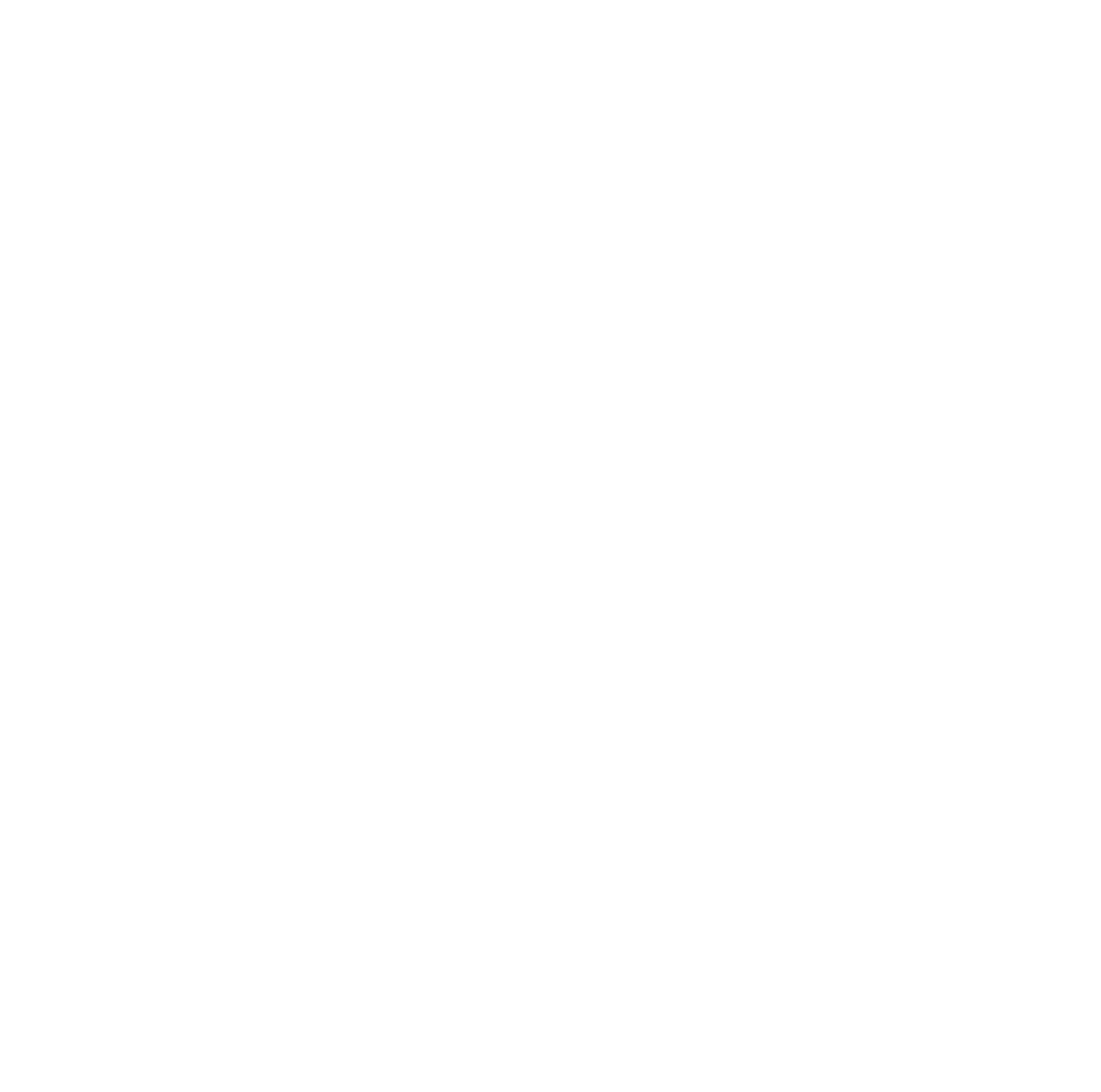# SIBELIUS, Johan (Jean) Christian Julius (1865–1957)

| SYMPHONY NO. 1 IN E MINOR, Op. 39 (Breitkopf & Härtel)                 | 34'43 |
|------------------------------------------------------------------------|-------|
| $\Box$ I. Andante, ma non troppo – Allegro energico Burt Hara clarinet | 9'36  |
| $\boxed{2}$ II. Andante (ma non troppo lento)                          | 8'45  |
| <b>ै</b> III. Scherzo. Allegro – Lento (ma non troppo) – Tempo I       | 4'34  |
| IV. Finale (Quasi una fantasia). Andante - Allegro molto               | 11'32 |
|                                                                        |       |
| SYMPHONY NO.4 IN A MINOR, Op. 63 (Breitkopf & Härtel)                  | 38'28 |
|                                                                        |       |
| <b>5</b> 1. Tempo molto moderato, quasi adagio АNТНОNY ROSS cello      | 11'59 |
| <b>■ II. Allegro molto vivace</b>                                      | 4'17  |
| $\Box$ III. Il tempo largo                                             | 13'10 |
| B IV. Allegro                                                          | 8'48  |

TT: 74'10

Minnesota Orchestra Erin Keefe *leader* Osmo Vänskä *conductor*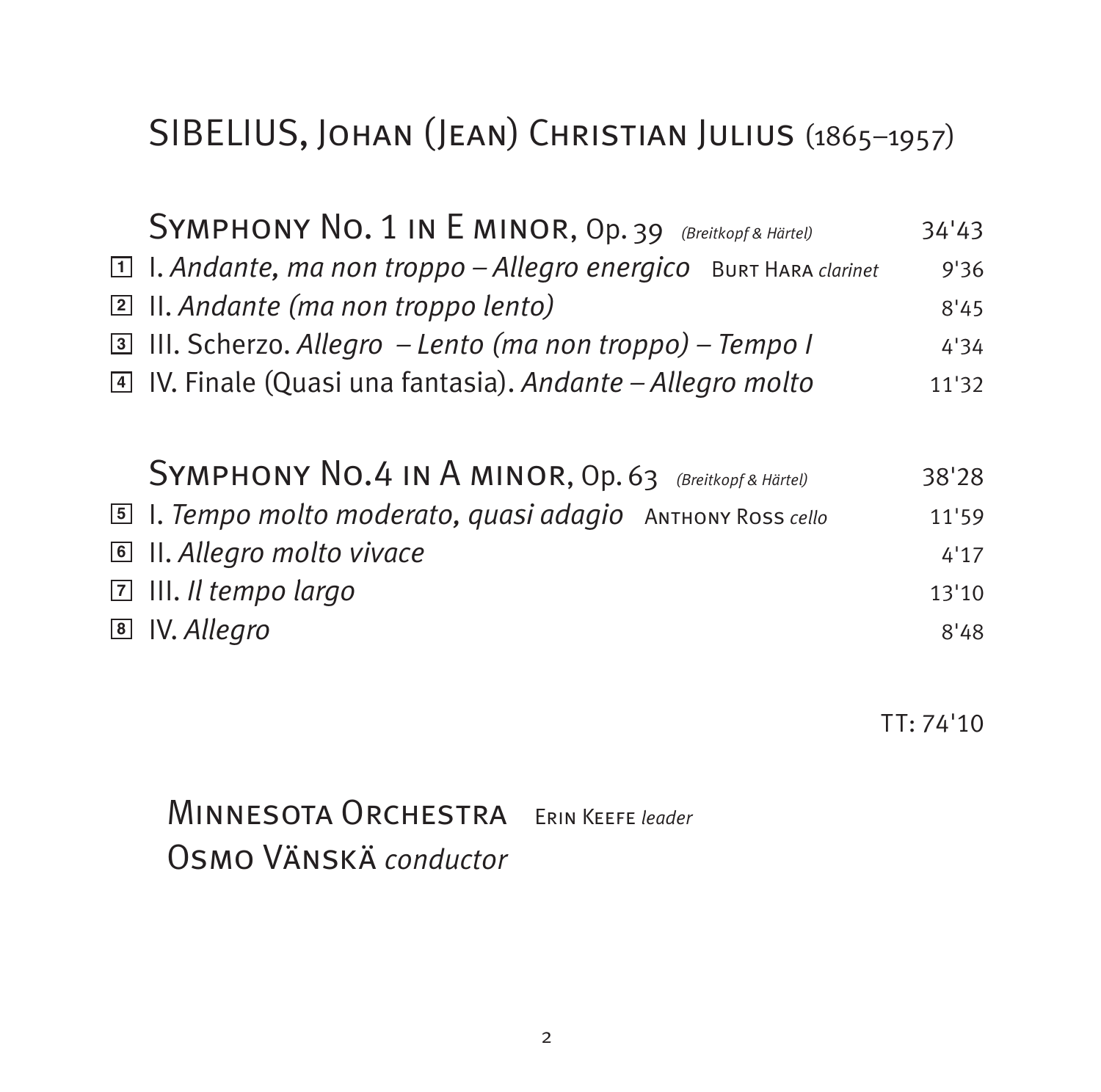The seven Sibelius symphonies span a quarter of a century in all (1899–1924) and encompass a complete world. Were one to choose two that reveal the furthermost poles of his symphonic art, they would be the two recorded her (1899–1924) and encompass a complete world. Were one to choose two that reveal the furthermost poles of his symphonic art, they would be the two recorded here, the First and Fourth; the one an essay in the received tradition, the other a work so original and inward-looking as to open up an entirely new world, and inconceivable from the vantage point of the 1890s. Sibe lius's break through had come almost a decade earlier than the First, with the *Lemmin käinen Suite* and *Kullervo* (1892), an ambitious five-movement score of almost Mahlerian proportions, both inspired by the *Kalevala*, the collection of Finnish mythology that was so crucial a source of inspiration to him through out his life. Indeed it is no exaggeration to say that without the *Kalevala*, Sibelius would no more be Sibelius than he would without the natural land scape of the North which his art so vividly evokes. After its première Sibelius discouraged further performances of *Kullervo*.

Sibelius was in his mid-thirties when he embarked on his **First Symphony** (1899). True, *Kullervo* shows an amazingly secure handling of large-scale design, but it appears almost sprawling when put alongside the mastery, economy and organic cohesion of the First Symphony. Sibelius himself conducted its first performance in Helsinki in April 1899 and it must have been evident to all that he had made enormous strides since *Kullervo*, not only as a master of the orchestra but in terms of the concentration of his musical thinking and mastery of form. The organic cohesion that informs the first movement is of a much higher order than anything he had done before. True, the slow movement betrays a strong debt to Tchaikovsky though even here the distinctive colouring and personality of Sibelius is still strongly in evidence. The symphony's success was imme diate. The long opening preamble on solo clarinet announces the theme on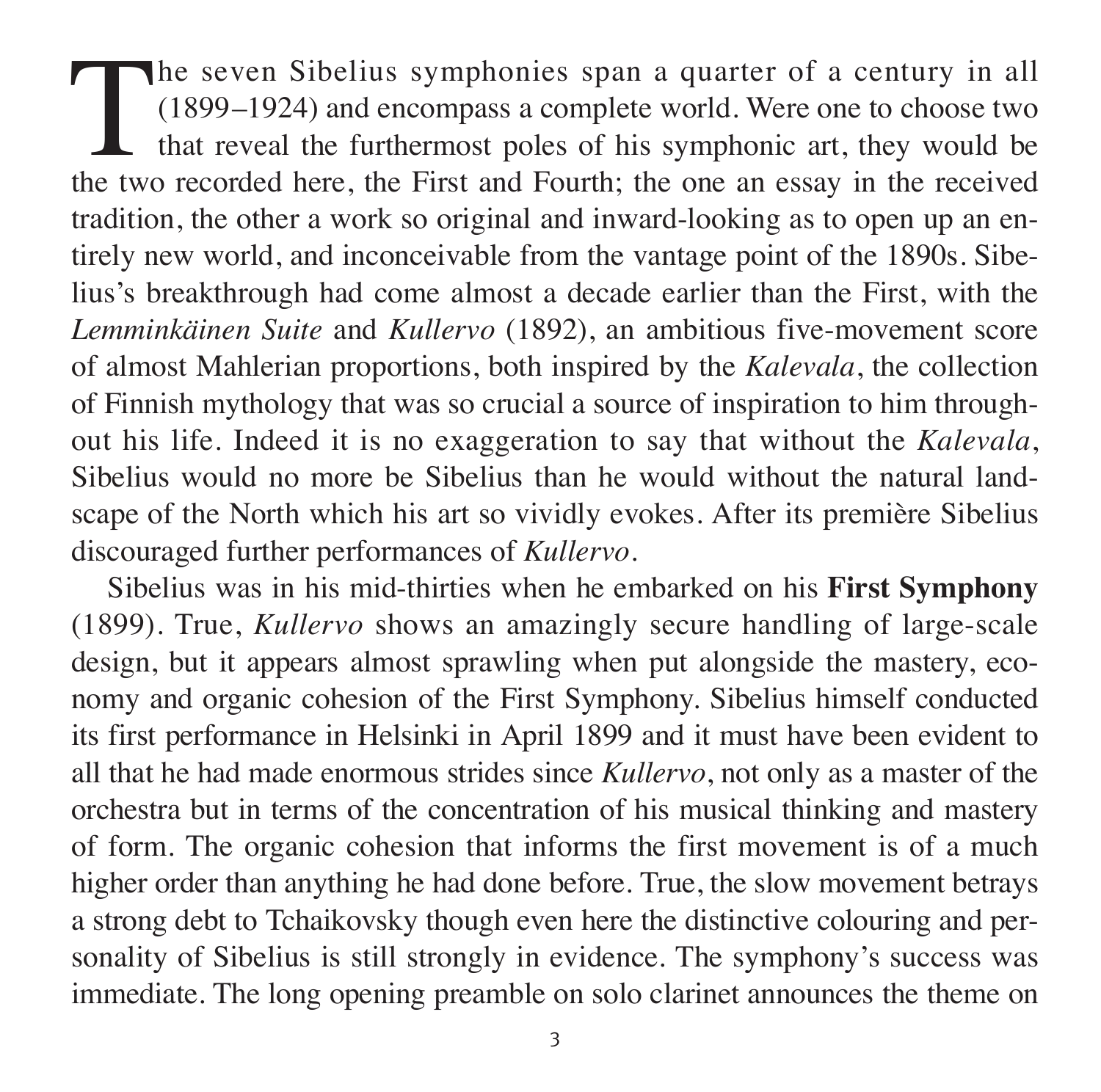which the first movement is based, though it is interesting to learn that it was an afterthought, being added to the score after the movement's completion.

The Second Symphony (1902) inhabits much the same spiritual world as its predecessor, although its blend of Italianate warmth and Nordic intensity perhaps testifies to its provenance (Sibelius conceived it in Rapallo, completing it on returning to Finland). It was an outstanding success not only in Finland but abroad. No less a figure than Hans Richter championed it with the Hallé Orchestra in England, and it soon established a commanding position in the repertoire. But it is a characteristic of all the mature symphonies that from the vantage point of one it is impossible to foresee the character and spiritual landscape of the next. Sibelius did not follow his contemporaries into a world of lush orchestral textures and impressionist sonorities. His chosen path was classical: there is none of the chromaticism and orchestral opulence of a Scriabin or the pan theistic other-worldly landscapes of a Debussy.

There is no more perfect instance of Classical sonata form than the first movement of the Third Symphony (1904–07), and no more original a structure than its finale, which combines the functions of a scherzo and a traditional finale. And no one armed with a knowledge of the Third could have imagined the spare, uncompromising utterances of the **Fourth Symphony** (1909–11). It was the distinguished French critic and scholar Marc Vignal who spoke so tellingly of Sibelius as 'the aristocrat of symphonists'. He was referring not only to the sophistication of his symphonic means but his complete unconcern for the gallery and popular taste, and his total concentration on his inner vision. The Fourth bewildered early audiences and to some extent still does. Even as late as 1965, the centenary year, Benjamin Britten could write that, for many, many years, the works of the Finnish master had meant little to him. But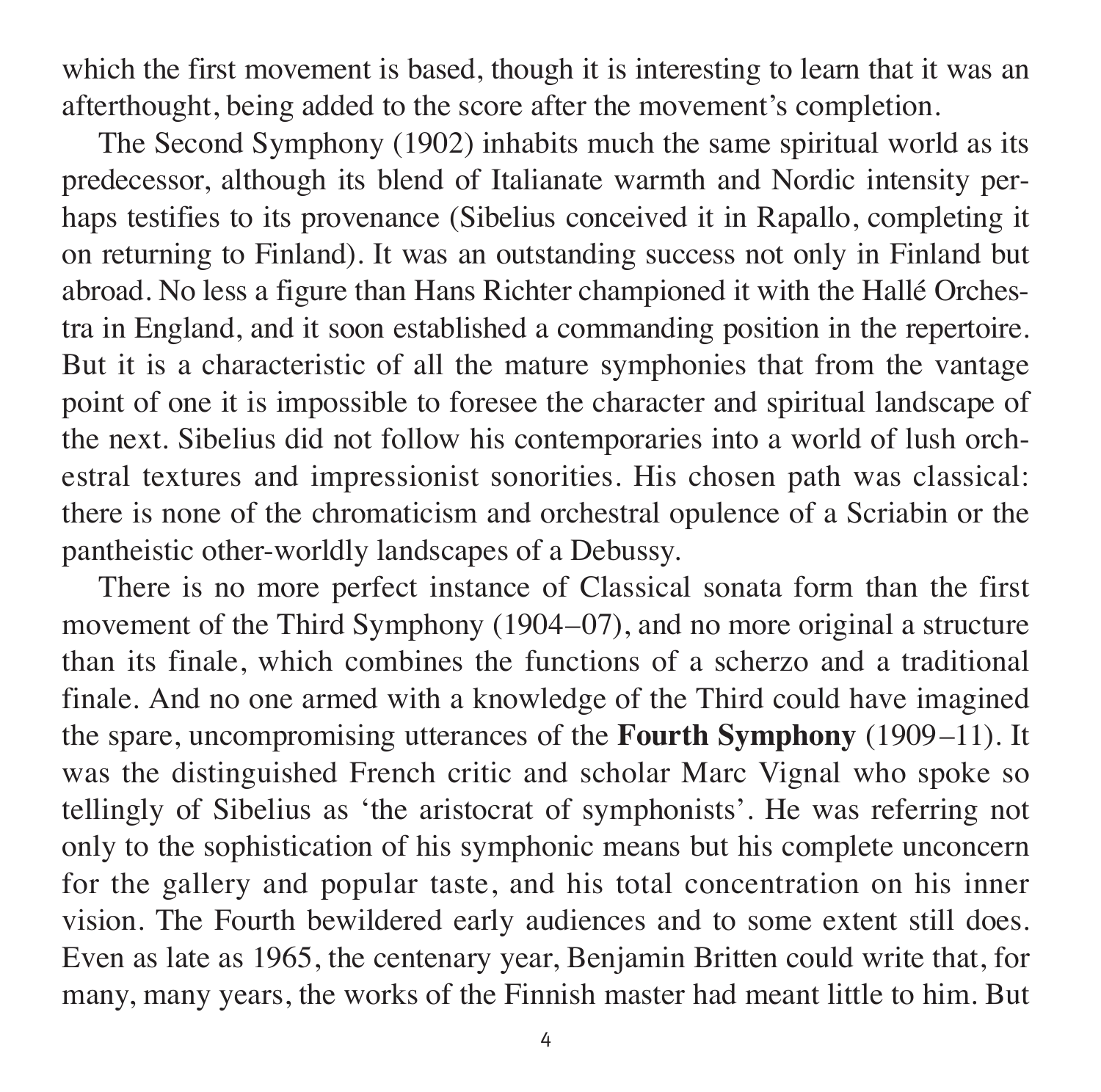it was a chance hearing of the Fourth Symphony that made a strong impression: it was his conception of sound that was so extremely personal and original and his musical thinking 'most stimulating'. The severity of the Fourth can be traced to biographical factors. During 1908 the composer had been troubled by an increasing hoarseness. The specialists he consulted in Berlin diagnosed a cancer which was successfully removed, but for some time he feared its possible return. To put it simply, the Fourth Symphony and the works written in its immediate wake like *The Bard* were composed, as far as he was concerned, in the shadow of death, and radiate a bleak, unconsoling world. At its New York première under Toscanini, the audience was so hostile that the conductor insisted on repeating it then and there.

Sibelius was well aware that his new symphony opened up an entirely foreign world. As he told his English champion, Rosa Newmarch, 'there is absolutely nothing of the circus about it'. But its dark, brooding intensity posed problems: it was denounced as 'ultra-modern' in Sweden and was hissed at its first per formance in Gothenburg under his loyal champion, Wilhelm Stenhammar. One New York critic even called it 'cubist'. The opening germ cell encompasses a tritone and soon resolves on to a two-note pendulum from which a solo cello emerges with its tentative, searching first theme. The development embraces some of Sibelius's coldest and most strange inspiration, and its angularity and tonal uncertainty is something quite new in his expressive armoury. The move ment ends on the note A, on which the scherzo begins, immediately turning into an icy F major. The slow movement is the emotional centre of the work: contemplative in spirit, it is one of his most profoundly individual and deeply felt utterances. The sense of separation from the solid earth that the wide spacing of the orchestral texture gives us is increased as the flute ascends higher and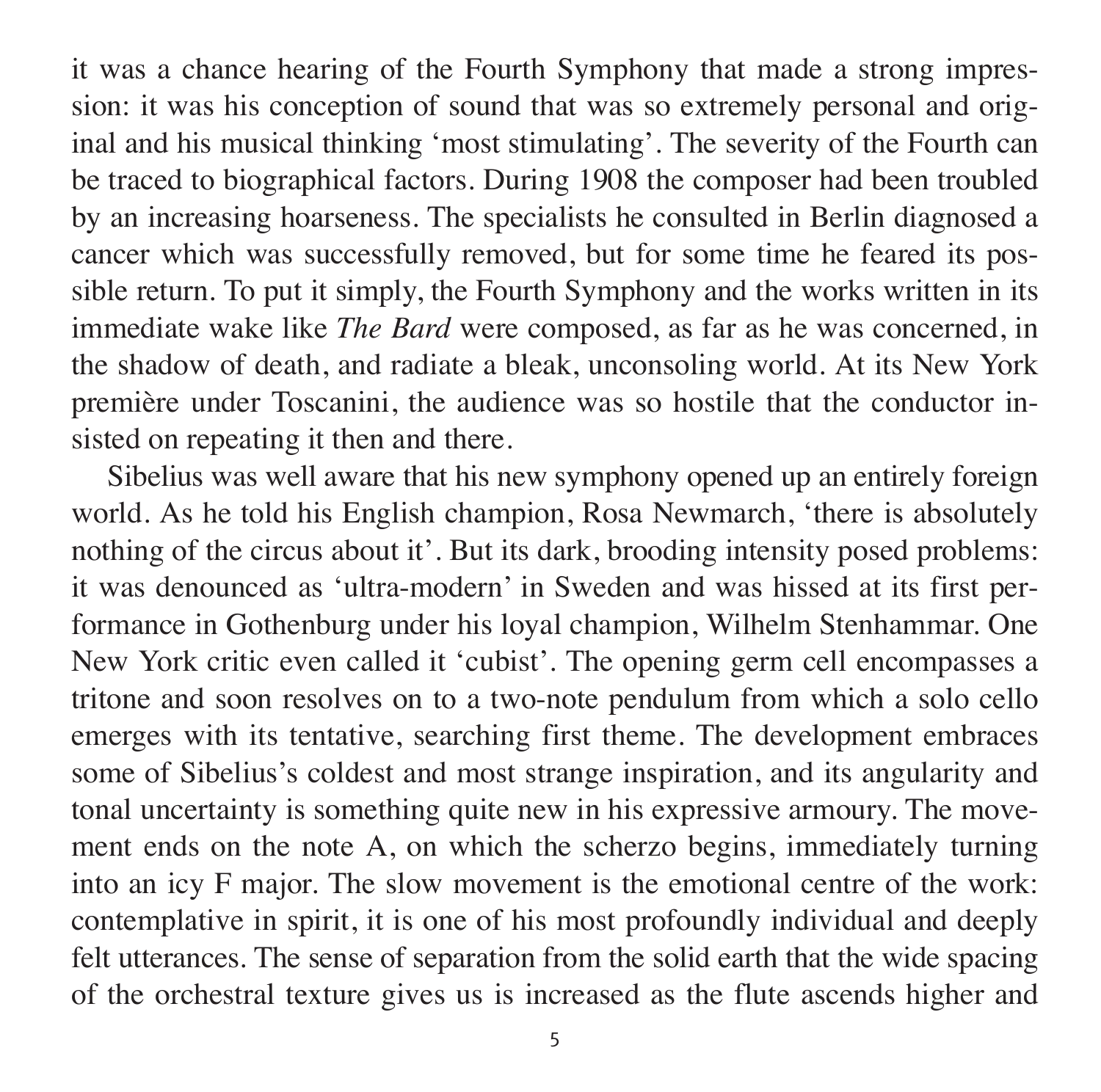higher, and becomes more rhapsodical and ethereal. With the finale we are brought back to earth. Its opening theme, which is related to the main theme of the *Largo*, has a pendant which echoes the tritone cry we have heard earlier in the work and this resonates at the very end of the symphony. Sibelius's son-inlaw, the conductor Jussi Jalas, related that the composer had explained that the repeated utterance of this cry was an allusion to Peter's three-fold denial of Christ! This coda contains some of the bleakest and most desolate pages in all Sibelius and all twentieth-century music.

### *© Robert Layton 2012*

The **Minnesota Orchestra**, founded as the Minneapolis Symphony Orchestra in 1903, is recognized as one of America's leading symphony orchestras, winning acclaim for its performances at home and in major European music centres. In 2003 the orchestra welcomed its tenth music director, the Finnish con ductor Osmo Vänskä, who joins a long lineage of celebrated music directors: Eiji Oue, Edo de Waart, Sir Neville Marriner, Stanisław Skrowaczewski, Antal Doráti, Dimitri Mitropoulos, Eugene Ormandy, Henri Verbrugghen and Emil Oberhoffer. The Minnesota Orchestra's radio history began in 1923 with a national broadcast under guest conductor Bruno Walter and continues today with live regional broadcasts and regular features on *SymphonyCast* and *Per for mance Today*. Historic recordings of the orchestra, which date back to 1924, include releases for RCA Victor, Columbia, Mercury 'Living Presence' and Vox Records. The orchestra's recent cycle of the complete Beethoven symphonies has been hailed internationally, and for BIS it has undertaken new Beethoven and Bruckner recording projects.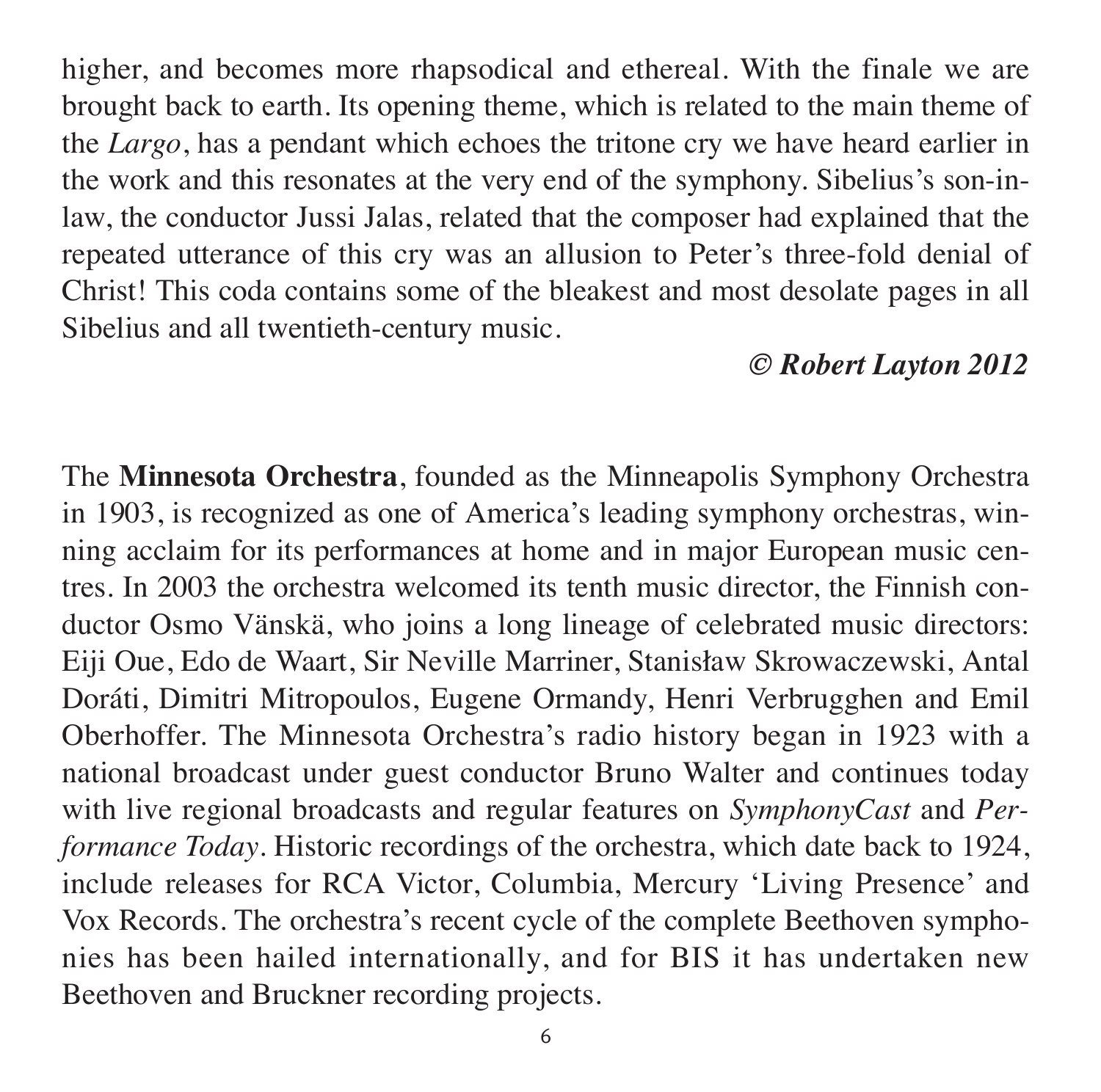The orchestra offers nearly 200 concerts each year, attended by 400,000 individuals, and reaches more than 85,000 students annually through its education and outreach programmes. It has commissioned and/or premièred more than 300 works and continues to nourish a strong commitment to contemporary composers. The Minnesota Orchestra makes its home at the acoustically brilliant Orchestra Hall in downtown Minneapolis.

*For further information please visit www.minnesotaorchestra.org*

**Osmo Vänskä**, music director of the Minnesota Orchestra and conductor laureate of the Lahti Symphony Orchestra in Finland, is praised for his intense, dynamic performances and his compelling, innovative interpretations of the standard, contemporary and Nordic repertoires. He began his musical career as a clarinettist, occupying the co-principal's chair in the Helsinki Philharmonic Orchestra for several years. After studying conducting at the Sibelius Academy in Helsinki, he won first prize in the 1982 Besançon International Young Conductor's Competition. His conducting career has included substantial commitments to such orchestras as the Tapiola Sinfonietta, Iceland Symphony Orchestra and BBC Scottish Symphony Orchestra. As principal conductor of the Lahti Symphony Orchestra from 1988 to 2008, he raised the orchestra's international profile particularly through notable interpretations of Sibelius, which led to successful tours and recordings. His numerous discs for BIS continue to attract the highest acclaim; more recently his Beethoven symphony cycle with the Minnesota Orchestra has broadcast the exceptional dynamism of his current musical partnership to audiences worldwide. Meanwhile Vänskä is heavily in demand internationally as a guest conductor with the world's leading orchestras, enjoying regular relationships with such as the London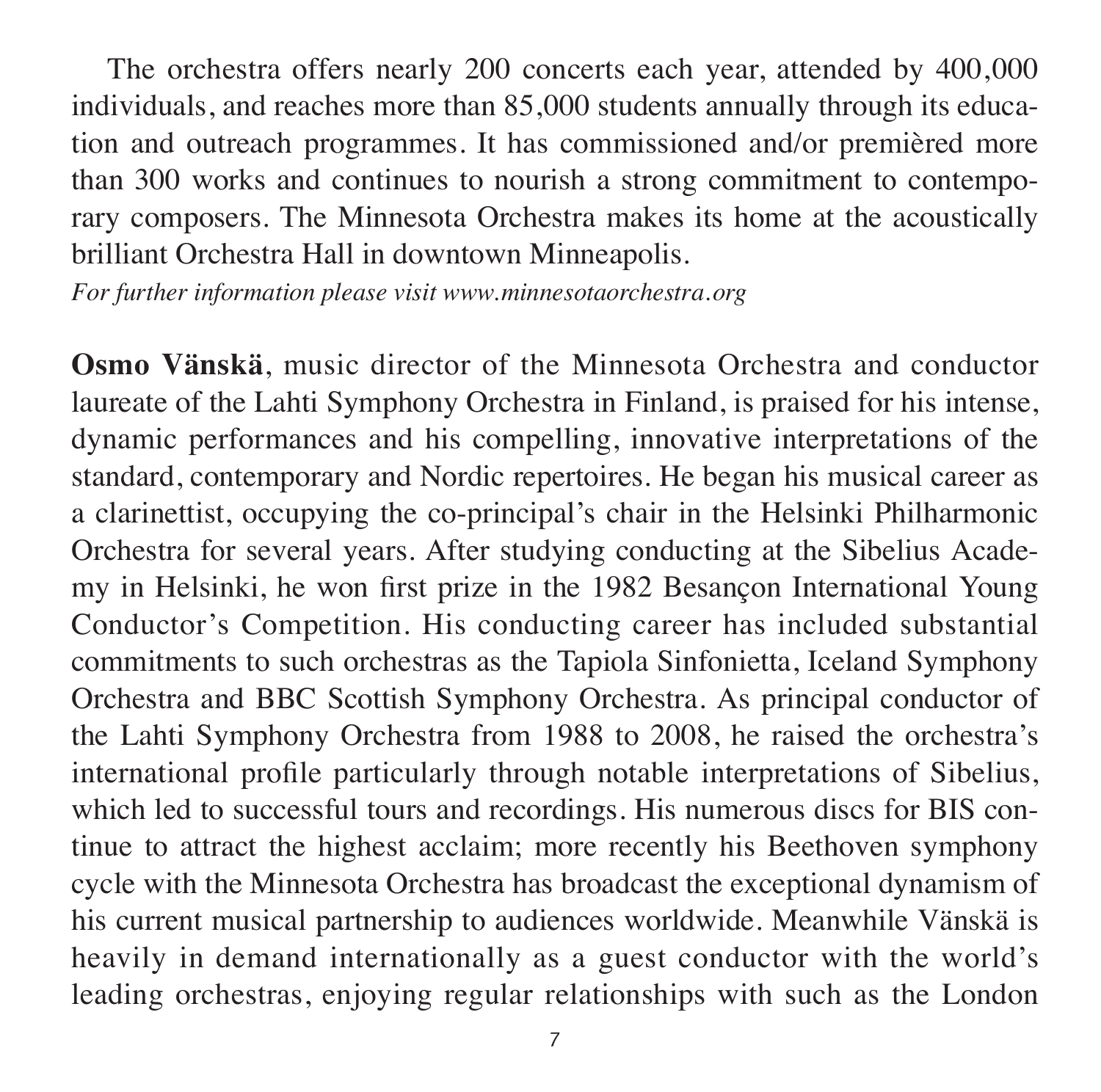Philharmonic Orchestra, BBC Symphony Orchestra, Yomiuri Nippon Symphony Orchestra, Cleveland Orchestra, Philadelphia Orchestra and National Symphony Orchestra of Washington. Among the many honours and distinctions he has been awarded are the Pro Fin landia medal, a Royal Philharmonic Society Award, Musical America's Conductor of the Year Award, the Sibelius Medal and the Finlandia Foundation Arts and Letters Award.



### Sibelius: Symphonies Nos 2 & 5 Minnesota Orchestra / Osmo Vänskä BIS-1986 SACD

#### also available

Excellentia *Pizzicato* Recording of the Month *MusicWeb International*  5 Diapasons *Diapason*

'The two most popular Sibelius symphonies in stunning sound, played by a superb orchestra… the fullness and clarity are amazing.' *American Record Guide*

> 'A fine start to what may be the benchmark cycle for the 21st century.' *Gramophone*

'Everything emerges with wonderful ease. Nothing is forced; Mr Vänskä trusts the music and his players to make their own case, as they do, brilliantly.' *New York Times*

"Wenn Sie Sibelius nich nur hören, sondern erleben wollen, dann müssen Sie diese Aufnahmen dazu benutzen." *Pizzicato*

> « La maîtrise du temps, du silence, essentiel pour reproduire la respiration discontinue de Sibelius, est magnifiée par les solistes et une prise de son superbement analytique. » *Classsica*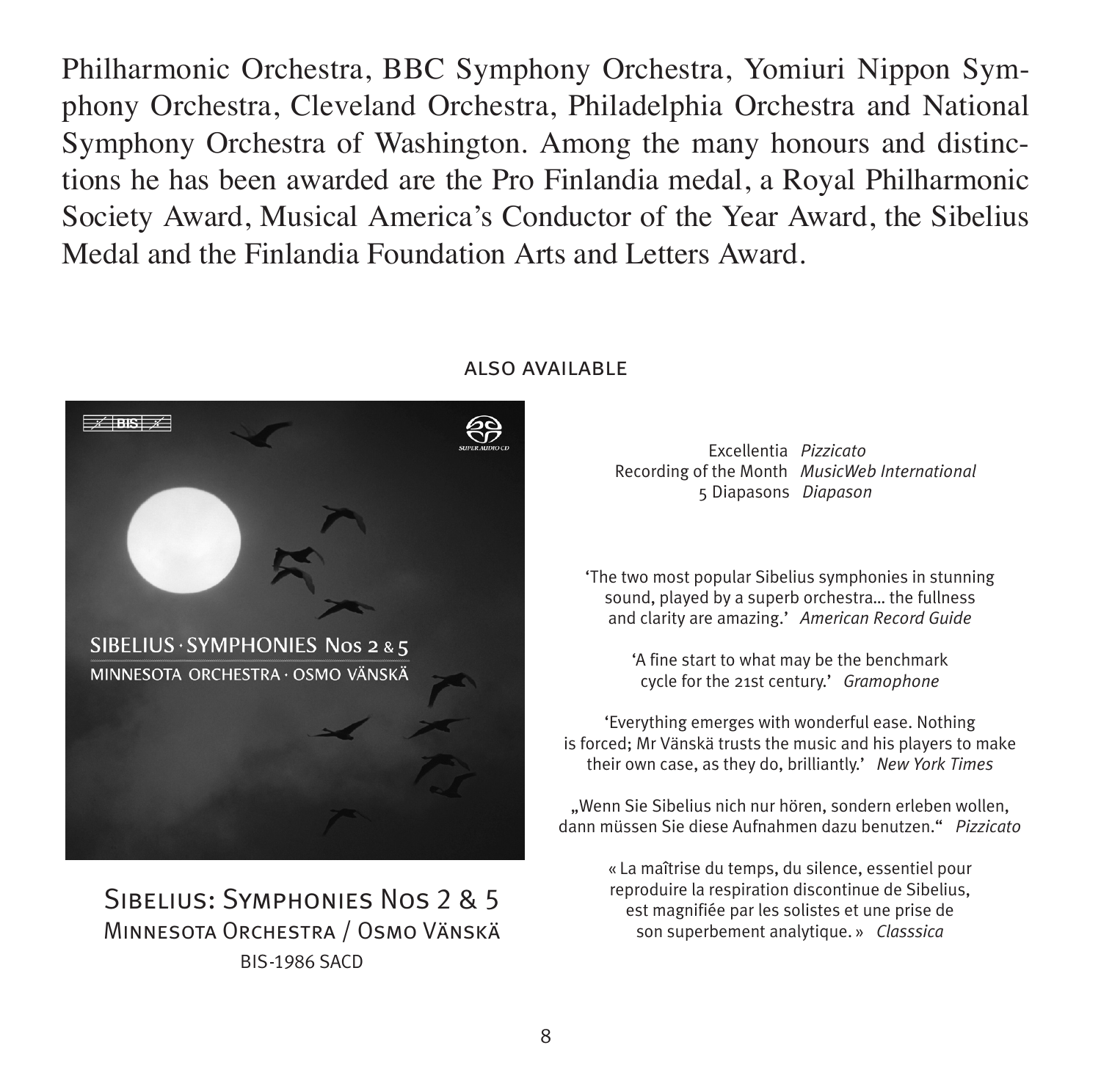Sibeliuksen seitsemän sinfoniaa ulottuvat kaikkiaan neljännesvuosisadan jänteelle (1899–1924) ja sulkevat sisäänsä koko maailman. Jos pitäisi valita kaksi, jotka ilmaisevat hänen sinfonisen taiteensa toisistaan kauimpana o jänteelle (1899–1924) ja sulkevat sisäänsä koko maailman. Jos pitäisi valita kaksi, jotka ilmaisevat hänen sinfonisen taiteensa toisistaan kauim pana olevia napoja, ne olisivat tällä levyllä olevat kaksi, ensimmäinen ja neljäs sinfonia. Näistä ensimmäinen on vakiintuneen perinteen mukainen tutkielma, ja toinen niin omaperäinen ja sisäänpäin katsova – avaten täysin uuden maail man – ia uskomaton 1890-luvun näkökulmasta tarkasteltuna. Sibeliuksen läpimurto oli tapahtunut lähes vuosikymmen ennen ensimmäistä sinfoniaa, läpimurtoteoksina *Lemminkäis-sarja* ja kunnianhimoinen, lähes mahlermaiset mittasuhteet omaava viisiosainen *Kullervo* (1892), joka kummatkin saivat innoituksensa säveltäjälle koko uran ajan keskeisenä inspiraation lähteenä toimineesta *Kalevalasta*, suomalaisen mytologian kokoelmasta. Ei olekaan liioi teltua sanoa, että ilman *Kalevalaa* Sibelius ei olisi enää Sibelius – yhtä lailla kuin ilman pohjoisen luontomaisemaa, jota hänen taiteensa niin elävästi tuo esiin. *Kullervon* ensiesityksen jälkeen Sibelius esti teoksen jatkoesitykset.

Sibelius oli puolivälissä neljättä vuosikymmentään työskennellessään **ensim mäisen sinfoniansa** (1899) parissa. *Kullervossa* on toki ällistyttävän varmaa suuren mittakaavan hallintaa, mutta se näyttäytyy lähes rönsyilevänä, kun sen rinnalle asetetaan ensimmäisen sinfonian mestarillisuus, säästäväisyys ja orgaaninen koheesio. Sibelius johti itse teoksensa ensiesityksen Helsingissä huhtikuussa 1899, ja on pitänyt olla selvää kaikille, että hän oli tehnyt valtavia harppauksia sitten *Kullervon*, ei pelkästään orkesterin mestarina vaan myös musiikillisen ajattelunsa keskittymisen ja muodon hallinnan kannalta. Orgaaninen koheesio, joka on vallitsevana ensimmäisessä osassa, on aivan toista luokkaa kuin missään hänen aiemmassa tuotannossaan. Hidas osa ilmaisee toki vahvan velan Tšaikovskille, mutta jopa tässä Sibeliukselle tunnusomaiset väri -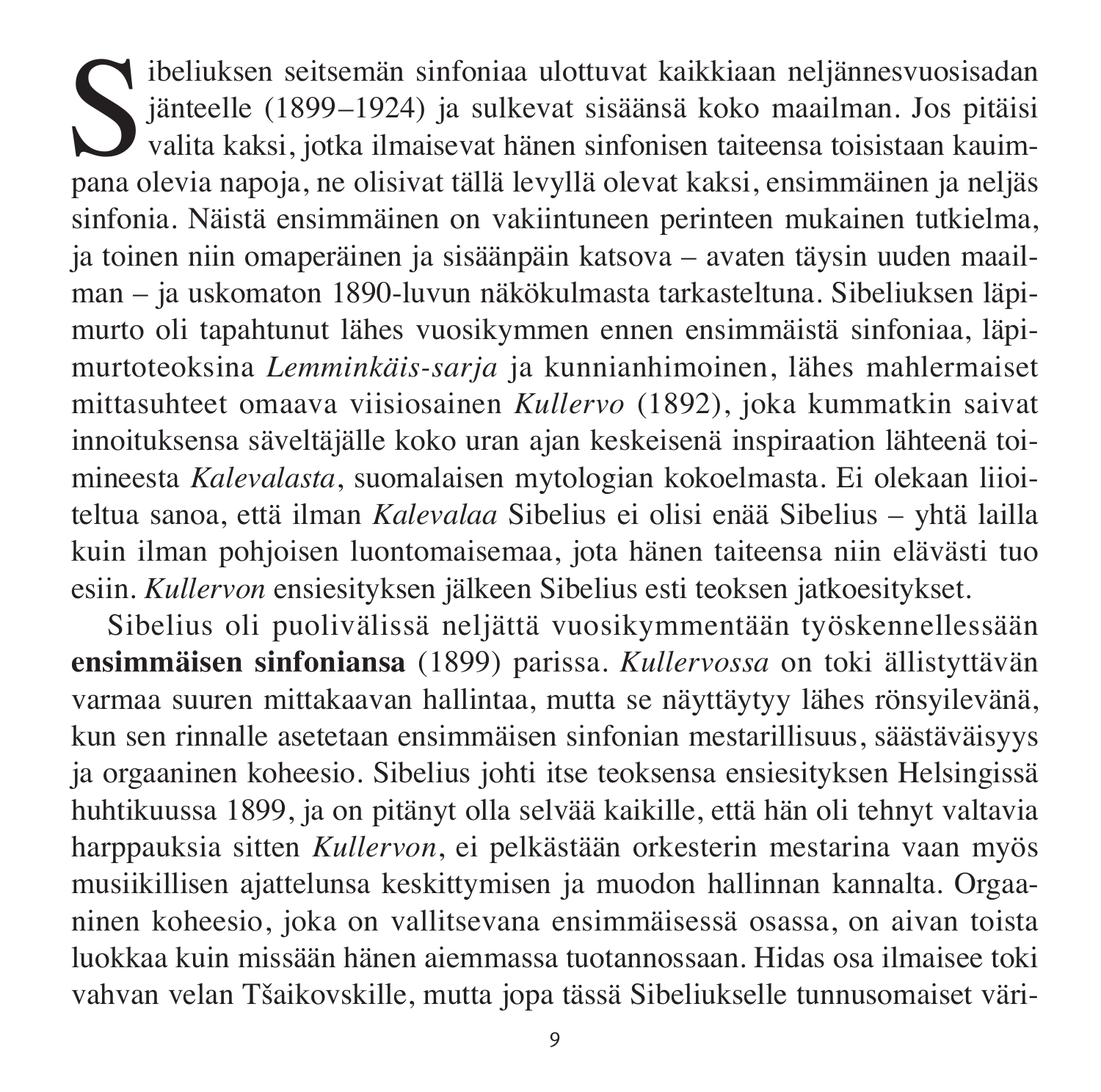tys ja persoonallisuus ovat kuitenkin vahvasti näkyvissä. Teoksen suosio oli välitön. Sooloklarinetin pitkä johdanto tuo julki teeman, jolle koko osa on raken nettu, ja onkin mielenkiintoista tietää sen olleen jälkiajatus, joka lisättiin partituuriin vasta osan valmistumisen jälkeen.

Toinen sinfonia (1902) pitää sisällään pitkälti saman hengellisen maailman kuin edeltäjänsä, vaikka sen sekoitus italialaisesta lämmöstä ja pohjoisesta kiih keydestä kenties todistaa sen alkuperästä (Sibelius suunnitteli sen Rapallossa ja viimeisteli paluumatkallaan Suomeen). Se oli merkittävä menestys niin Suomessa kuin ulkomaillakin. Eikä vähempää kuin Hans Richterin kaltainen hahmo taisteli sen puolesta Hallé-orkesterin kanssa Englannissa, ja se sai pian hallitsevan aseman ohjelmistossa. Mutta kaikille kypsille sinfonioille on omi naista, että yhden näkökulmasta on mahdotonta nähdä seuraavan luonne ja sielun maisema. Sibelius ei seurannut aikalaisiaan rehevien orkesteritekstuurien ja impressionististen sonoriteettien maailmaan. Hänen valitsemansa tie oli klas sinen: sieltä ei löydy lainkaan Skrjabinin kromaattisuutta ja orkestraalista ylen palttisuutta eikä Debussyn panteistisia toisen maailman maisemia.

Kolmannen sinfonian (1904–07) ollen kyseessä, ei ole olemassa täydellisempää esimerkkiä klassisesta sonaattimuodosta kuin sen avausosa, eikä omaperäisempää rakennetta kuin päätösosassa, yhdistäen scherzon ja perinteisen finaalin toiminnot. Eikä kukaan kolmannen sinfonian tuntemuksella varustettu olisi voinut kuvitella **neljännen sinfonian** (1909–11) korutonta, ehdotonta ilmaisua. Huomattava ranskalainen kriitikko ja tiedemies Marc Vignal kuvasi Sibeliusta osuvasti "sinfonikkojen aristokraatiksi". Hän viittasi paitsi sävel täjän sinfonisten keinojen hienostuneisuuteen, niin myös tämän täydelliseen huolettomuuteensa yleisön suosion suhteen ja kertakaikkiseen keskittymiseensä sisäisen näkemyksensä toteuttamiseen. Neljäs sinfonia hämmensi var -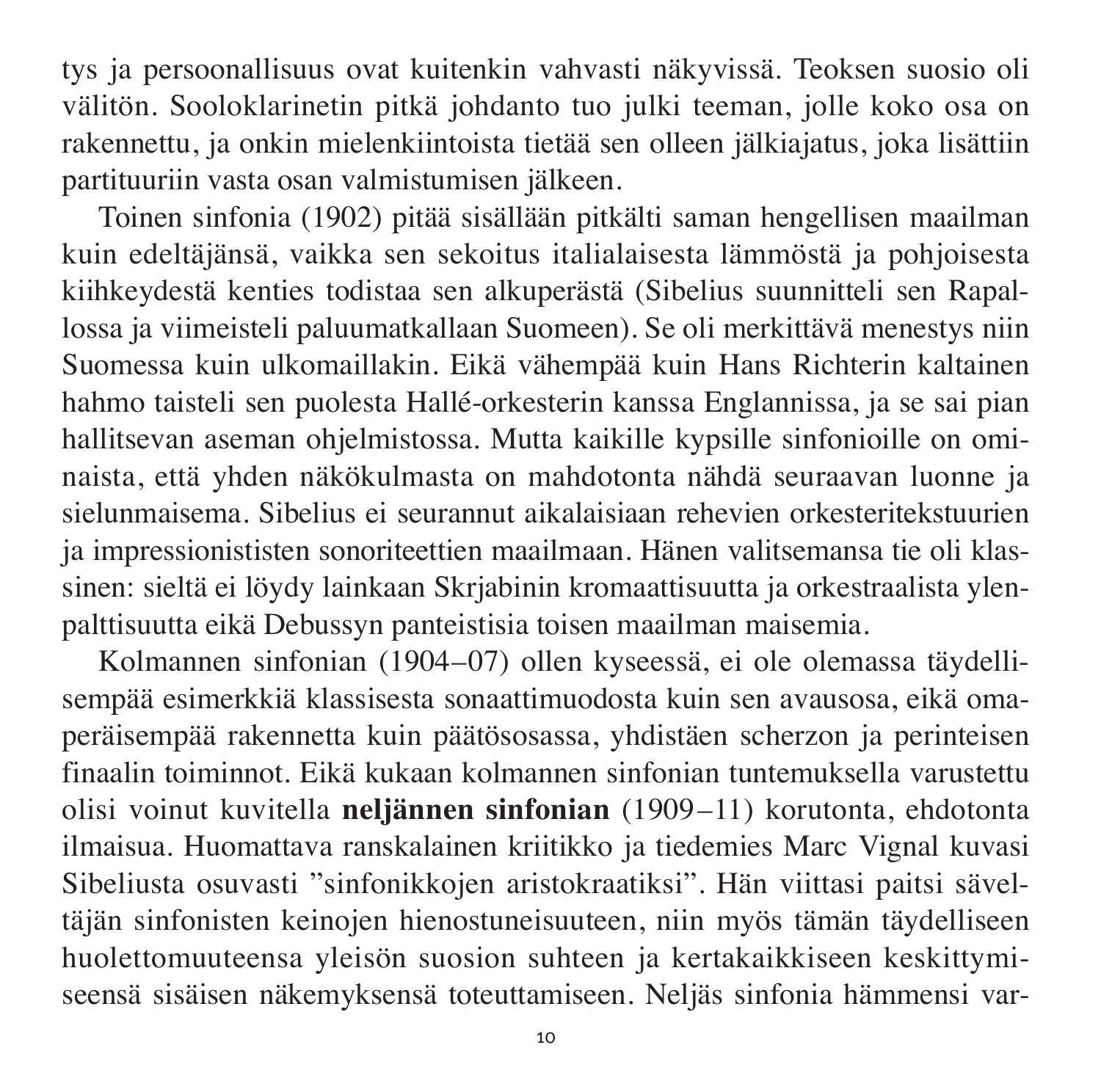haisia yleisöjä ja tekee sitä osin edelleen. Jopa niinkin myöhään kuin vuonna 1965 – vuosisata säveltäjän syntymästä – Benjamin Britten kirjoitti, että monien, monien vuosien ajan suomalaismestarin teokset eivät olleet merkinneet hänelle paljoakaan. Mutta mahdollisuus kuulla neljäs sinfonia oli tehnyt vahvan vaiku tuksen: hänen käsityksensä soinnista oli niin tavattoman henkilökohtainen ja omaperäinen, ja hänen musiikillinen ajatustapansa "hyvin virkistävä". Nel jännen sinfonian ankaruus voidaan johtaa elämäkerrallisiin tekijöihin. Vuoden 1908 aikana säveltäjää oli vaivannut lisääntyvä käheys. Hänen käyttämänsä berliiniläiset asiantuntijat diagnosoivat syövän, joka poistettiin onnistuneesti, mutta jonkin aikaa hän pelkäsi sen palaavan. Yksinkertaisesti sanottuna, neljäs sinfonia ja sen välittömässä vanavedessä sävelletyt teokset, kuten *Bardi*, sävel lettiin – mitä häneen tulee – kuoleman varjossa ja heijastavat kolkkoa, lohdutonta maailmaa. Teoksen New Yorkin -ensiesityksessä Toscaninin johdolla yleisö oli niin vihamielistä, että kapellimestari välttämättä halusi teokselle pikaisesti uusintaesityksen.

Sibelius oli hyvin tietoinen, että hänen uusi sinfoniansa avasi täysin vieraan maailman. Kuten hän kertoi englantilaiselle esitaistelijalleen Rosa New marchille, "siinä ei to della kaan ole hitustakaan sirkusta". Mutta teoksen tumma, painostava intensiteetti aiheutti ongelmia: Ruotsissa se leimattiin "ultramoderniksi", ja sille vihellettiin ruotsalaisessa ensiesityksessään Göteborgissa, jossa konsertin johti hänen uskollinen esitaistelijansa Wilhelm Stenhammar. Yksi newyorkilaiskriitikko kutsui teosta jopa "kubistiseksi". Alkusolu pitää sisällään tritonuksen ja purkautuu pian kahden nuotin heiluriliikkeeksi, josta sellosoolo ilmestyy tunnustelevalla, etsivällä avausteemallaan. Kehittelyn sisältö lukeutuu Sibeliuksen kyl mimpään ja kummallisimpaan inspiraatioon, ja sen kulmikkuus ja tonaalinen epävakaus on jotain aivan uutta hänen ilmaisul-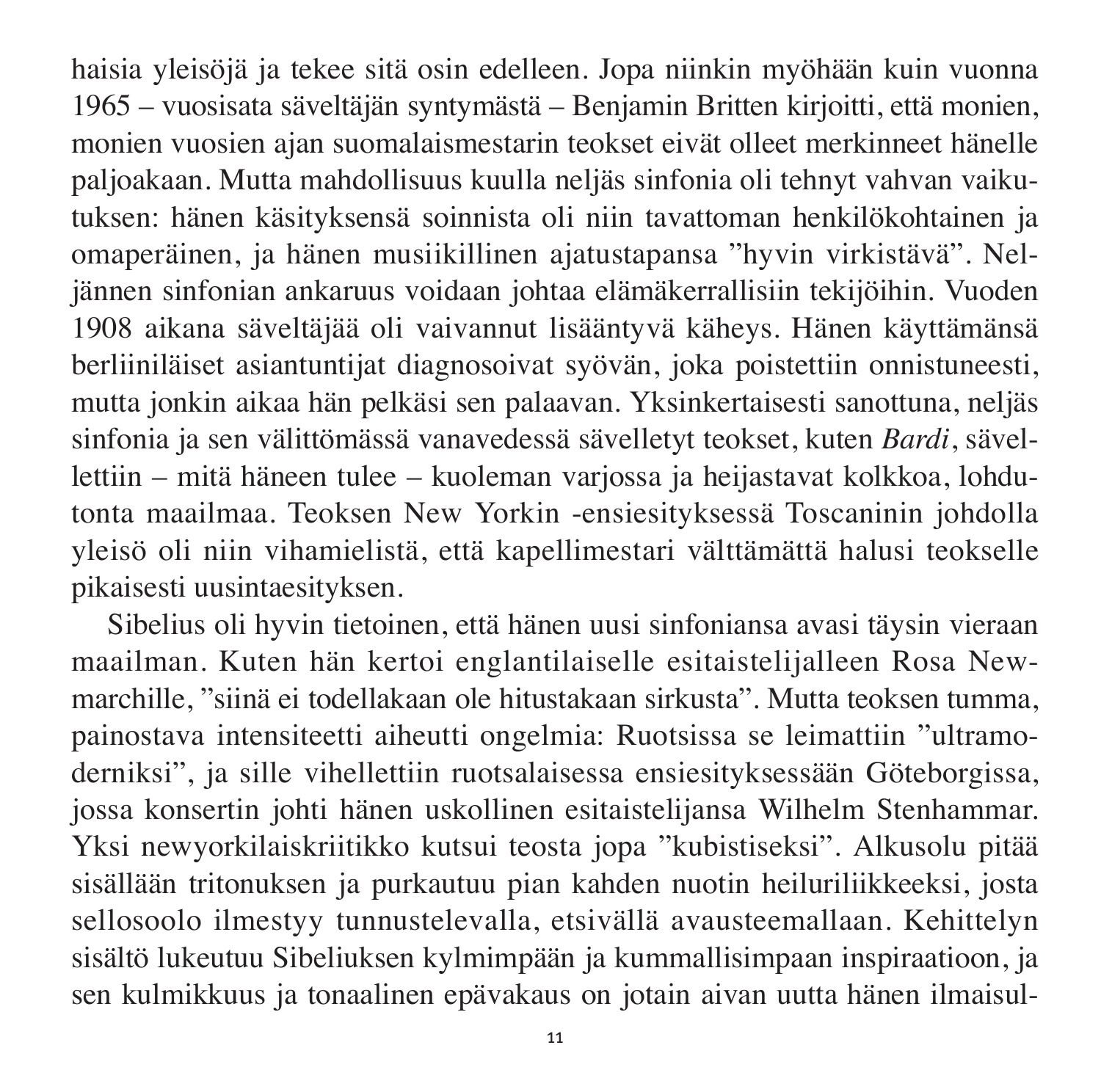lisessa arsenaalissaan. Osa loppuu A-säveleen, josta scherzo alkaa, vaikkakin se välittömästi muuttuu jäätäväksi F-duuriksi. Hidas osa on teoksen tunteellisessa keskiössä: hengeltään mietiskelevänä se on yksi hänen kaikkein yksilölli simmistä ja syväluotaavimmista lausumistaan. Orkesteritekstuurin lavean asettelun luoma tunne maanpinnasta erillään olemisesta lisääntyy huilun kohotessa korkeammalle ja korkeammalle ja muuttuessa rapsodisemmaksi ja eteerisemmäksi. Finaalissa meidät tuodaan jälleen takaisin maahan. Sen avausteemassa, jolla on yhteys *Largon* pääteemaan, on vastine, joka toistaa aiemmin teoksessa kuultua huu dahdusta, ja tämä kajahtaa aivan sinfonian lopussa. Sibeliuksen vävy, kapellimestari Jussi Jalas, selitti säveltäjän kertoneen tämän huudahduksen kolmen esiintymän viittaus Pietarin kolminkertaiseen Kristuksen kiel tämiseen! Tämä codan sisältö lukeutuu Sibeliuksen ja koko 1900-luvun musiikin kolkoimpiin ja karuimpiin hetkiin.

## *© Robert Layton 2012*

**Minnesotan orkesteri**, joka perustettiin Minneapolisin sinfoniaorkesterin ni mellä vuonna 1903, on yksi Amerikan merkittävimmistä sinfonia orkestereista, jota on ylistetty esityksistään niin kotimaassaan kuin Euroopan merkittävissä musiikkikeskuksissa. Vuonna 2003 Osmo Vänskä aloitti orkesterin kymme nen tenä musiikillisena johtajana jatkaen näin samassa tehtävässä toimineiden maineikkaiden taiteilijoiden pitkää listaa: Eiji Oue, Edo de Waart, Sir Neville Marriner, Stanisław Skrowaczewski, Antal Doráti, Dimitri Mitropoulos, Eugene Ormandy, Henri Verbrugghen ja Emil Oberhoffer. Minnesotan orkesterin radio historia alkoi vuonna 1923 vierailevan kapellimestarin Bruno Walterin johtamalla kansallisella lähetyksellä ja jatkuu nykyään suorilla alueellisilla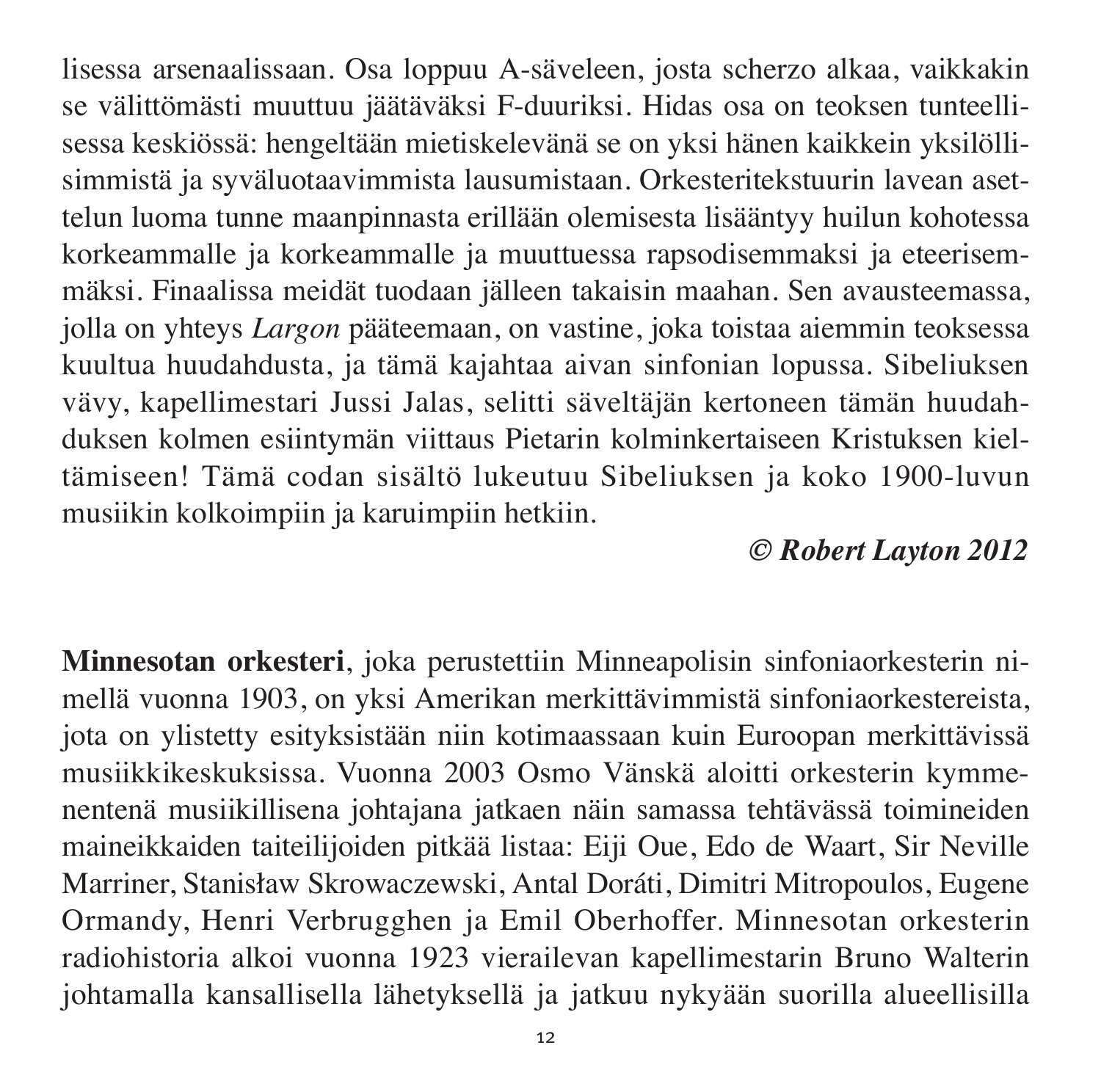lähetyk sillä ja säännöllisin esiintymisin *SymphonyCast*- ja *Performance Today* -musiikki ohjelmissa. Orkesterin historialliset, aina vuodesta 1924 tehdyt levytykset sisältävät julkaisuja seuraaville levymerkeille: RCA Victor, Columbia, Mercury "Living Presence" ja Vox Records. Orkesterin viimeaikainen levytyssaria kaikista Beethovenin sinfonioista on kerännyt kiitosta kansainvälisesti, ja seuraa vaksi BIS-levymerkille ovat vuorossa uudet levytyshankkeet Beethovenin ja Brucknerin musiikista. Orkesterilla on vuosittain lähes 200 konserttia, joihin osallistuu 400.000 kuulijaa, ja se tavoittaa joka vuosi yli 85.000 opiskelijaa koulutus- ja vierailuohjelmillaan. Orkesteri on tilannut ja/tai kantaesittänyt yli 300 teosta ja jatkaa vahvaa sitoutumistaan aikamme säveltäjien musiikin edistämiseksi. Minnesotan orkesterin koti on akustisesti loistava Orchestra Hall Minneapolisin keskustassa.

*Lisätietoja orkesterista: www.minnesotaorchestra.org*

**Osmo Vänskä**, Minnesotan orkesterin musiikillinen johtaja ja Sinfonia Lahden kunniakapellimestari, on kerännyt kiitosta intensiivisistä ja dynaamisista esityksistään ja vastustamattomista ja innovatiivisista tulkinnoistaan niin perusohjelmiston, aikamme musiikin kuin pohjoismaisen ohjelmiston parissa. Hän aloitti uransa klarinetistina ollen Helsingin kaupunginorkesterin klarinettiryhmän varaäänenjohtaja usean vuoden ajan. Opiskeltuaan orkesteriniohtoa Sibelius-Akatemiassa hän voitti vuonna 1982 Besançonin kansainvälisen nuorten kapellimestarien kilpailun. Hänen kapellimestariuransa on sisältänyt monia huomattavia kiinnityksiä mm. Tapiola Sinfoniettassa, Islannin sinfoniaorkesterissa ja BBC:n skottilaisessa sinfoniaorkesterissa. Vänskä nosti Sinfonia Lahden kansainväliseen maineeseen toimiessaan sen ylikapellimestarina vuosina 1988–2008 (päävierailija 1985–88). Vänskän ja Sinfonia Lahden yhteistyö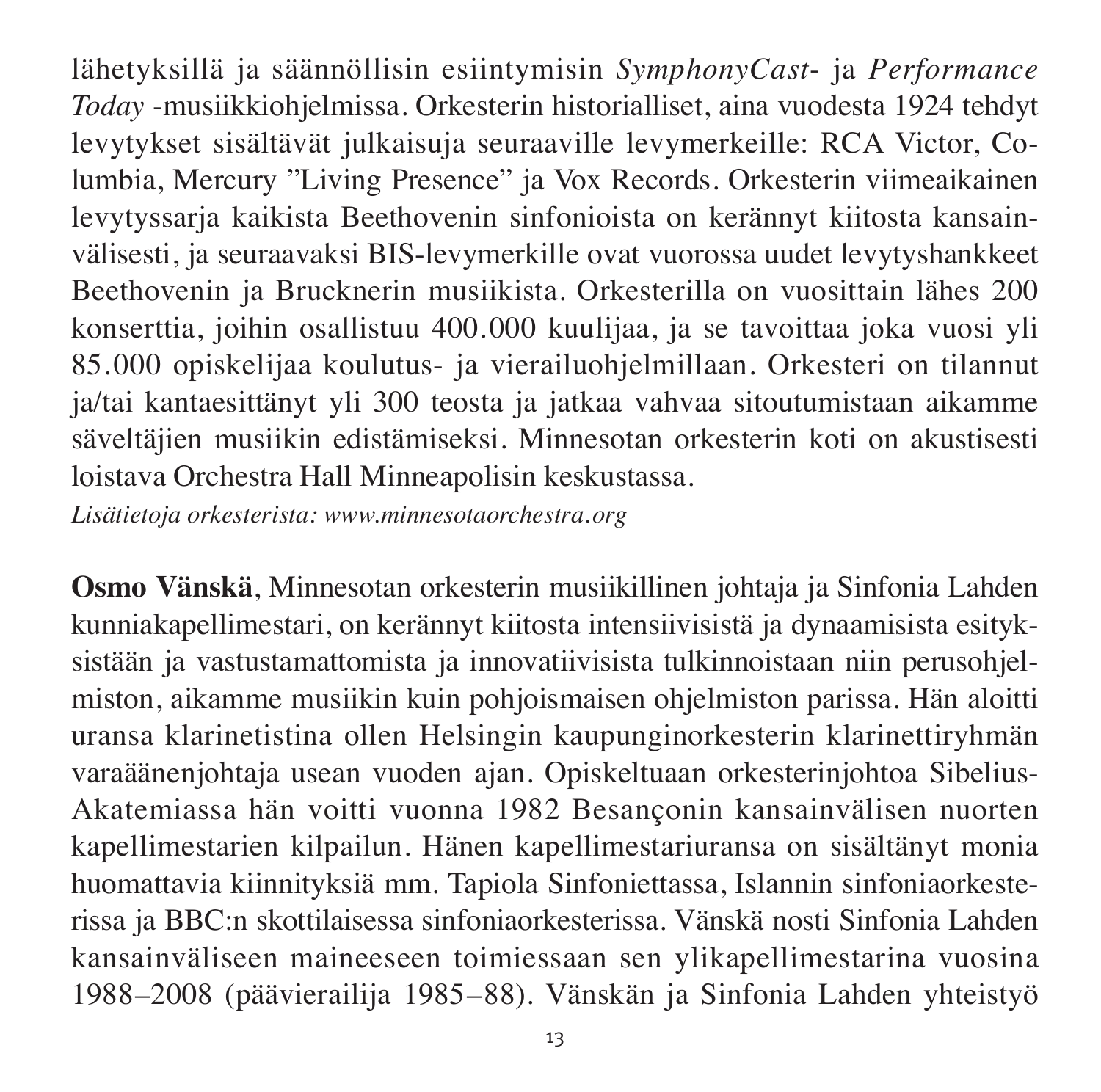muistetaan erityisesti Sibeliuksen musiikin parissa tehdystä työstä, jonka seurauksena oli lukuisia levypalkintoja ja menestyksekkäitä kansainvälisiä kiertueita. Hänen lukuisat levytyksensä BIS-levymerkille saavat jatkuvasti runsaasti tunnustusta; hänen Beethoven-sinfoniasarjansa Minnesotan orkesterin kanssa on välittänyt tämän musiikillisen kumppanuuden poikkeuk sellisen dynamismin maailman laajui sille yleisöille. Vänskä on myös erittäin kysytty vierailija maailman kärkiorkestereissa, ja hänellä on tiivis yhteistyösuhde mm. Lontoon filhar monik kojen, BBC:n sinfonia orkesterin, Yomiuri Nippon -sinfonia orkes terin, Clevelandin ja Philadelphian orkestereiden ja Washingtonin kansallisen sinfonia orkesterin kanssa. Hänen monista tunnustuksistaan ja palkinnoistaan mainittakoon Pro Finlandia -mitali, Royal Philharmonic Society -palkinto, Musical American Vuoden kapellimestari -palkinto, Sibelius-mitali ja Finlandia Foundationin Arts and Letters -palkinto.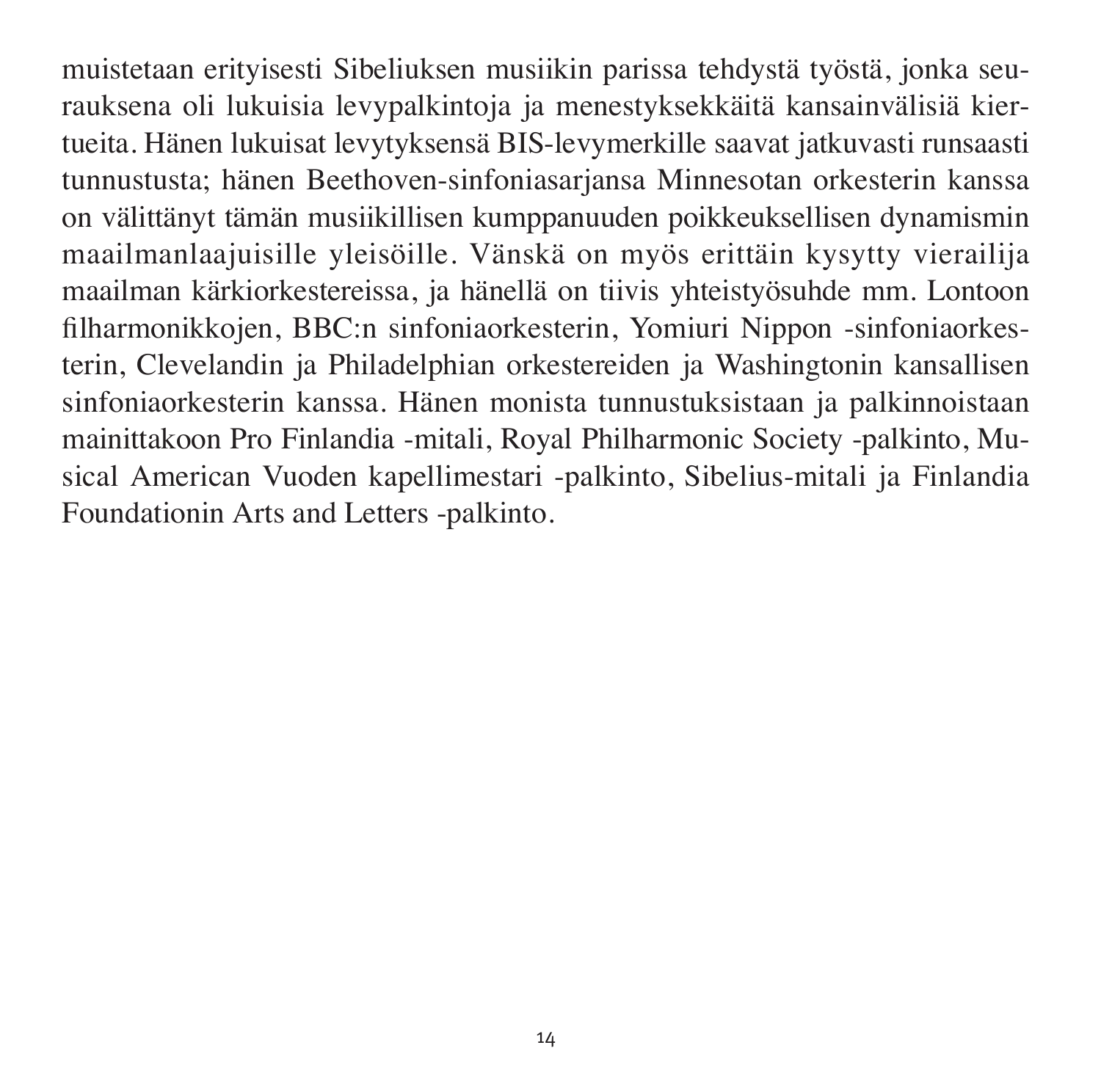$\bigcap$  ibelius' sieben Symphonien sind im Laufe eines Vierteljahrhunderts entstanden (1899–1924), und sie umspannen eine ganze Welt. Wollte man zwei auswählen, die die die äußersten Pole seiner Symphonik markieren, so wären es die beiden hier eingespielten: die Erste und die Vierte – die eine eine Auseinandersetzung mit der Tradition, die andere ein Werk von solcher Originalität und Verinnerlichung, dass sie eine ganz neue, aus dem Blick winkel der 1890er Jahre noch vollkommen unvorstellbare Welt eröffnet. Seinen Durch bruch hatte Sibelius fast ein Jahrzehnt vor der Ersten mit der *Lemminkäinen-Suite* und mit *Kullervo* (1892) erlebt, einem ehrgeizigen fünfsätzigen Werk von beinahe Mahlerschen Proportionen; beide Werke sind von der finnischen Mythen sammlung *Kalevala* inspiriert, die für ihn zeitlebens eine so wichtige Inspirationsquelle darstellte. Tatsächlich kann man ohne Übertreibung sagen, dass Sibelius ohne das *Kalevala* ebenso wenig Sibelius wäre wie ohne die Landschaften des Nordens, die seine Kunst so lebhaft heraufbeschwört. Nach der Uraufführung von Kullervo verhinderte Sibelius weitere Aufführungen.

Sibelius war Mitte dreißig, als er seine **Erste Symphonie** (1899) in Angriff nahm. Auch wenn *Kullervo* eine erstaunliche Sicherheit im Umgang mit großen Formen bekundet, wirkt es im Vergleich mit der Meisterschaft, Ökonomie und organischen Stringenz der Ersten Symphonie geradezu weitschweifig. Sibelius selbst dirigierte deren Uraufführung im April 1899 in Helsinki, und allen Hörern musste klar sein, dass er seit *Kullervo* enorme Fortschritte gemacht hatte – nicht nur in der Behandlung des Orchesterapparats, sondern auch im Hinblick auf die Verdichtung des musikalischen Denkens und die Beherrschung der Form. Der organische Zusammenhang, der den ersten Satz prägt, ist weit stärker als je zuvor. Und wenn der langsame Satz zugegebenermaßen bei Tschaikowsky in der Schuld steht, so sind auch hier Sibelius' markante Färbung und Persön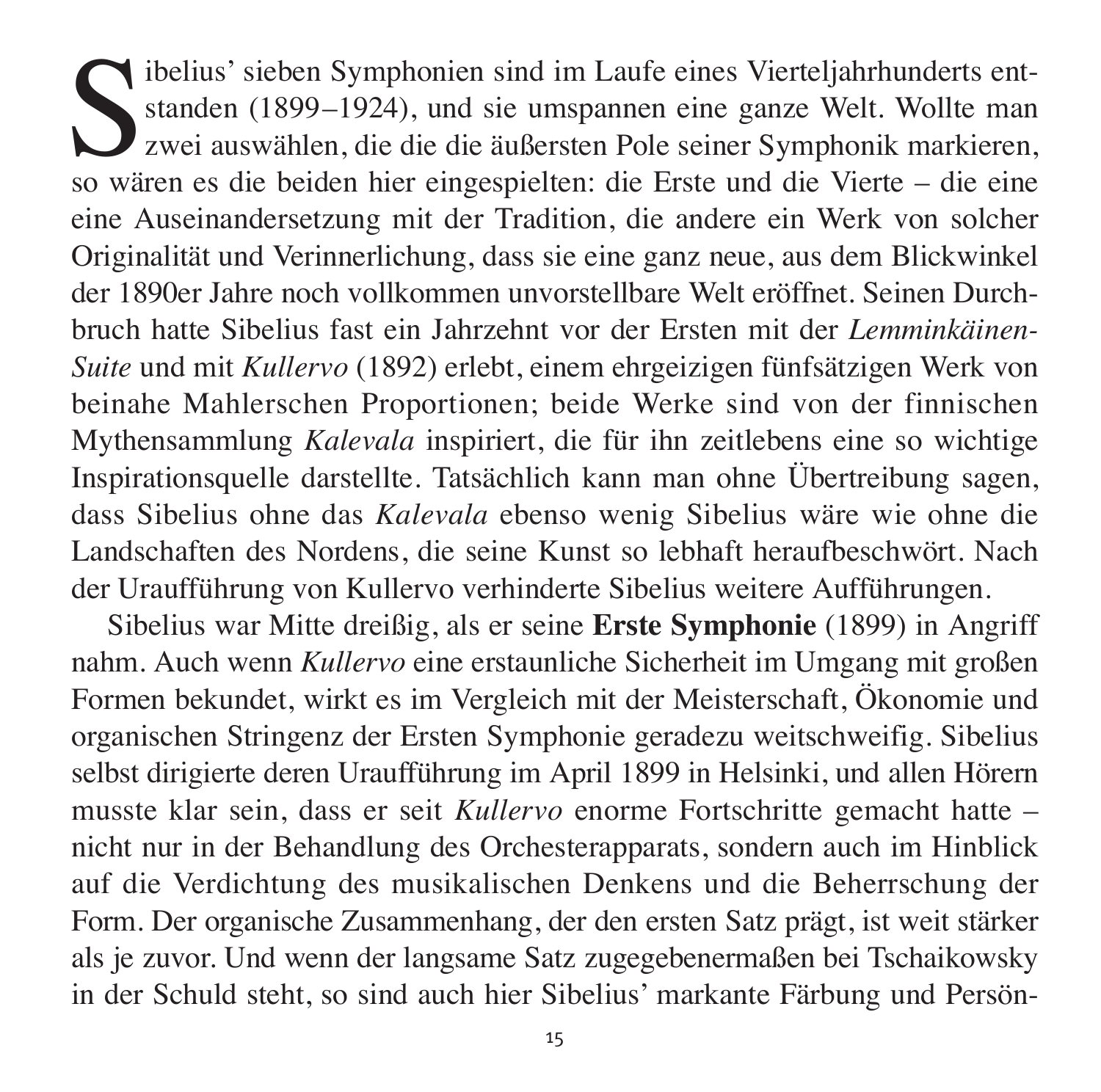lich keit offenkundig; von Anfang an war sein Erfolg groß. Die lange Einlei tung der Solo-Klarinette, die das Hauptthema des ersten Satzes ankündigt, ist interessanterweise ein späterer, erst nach der eigentlichen Fertigstellung des Satzes hinzugefügter Einfall.

Die Zweite Symphonie (1902) bewegt sich in der gleichen geistigen Welt wie ihre Vorgängerin, obschon ihre Mischung aus italienischer Herzlichkeit und nordischer Tiefe vielleicht auch von ihrer Herkunft zeugt. (Sibelius entwarf sie in Rapallo und stellte sie auf der Rückkehr nach Finnland fertig.) Sie war nicht nur in Finnland, sondern auch im Ausland außerordentlich erfolgreich. Kein Geringerer als Hans Richter setzte sich mit dem Hallé Orchestra für sie in England ein; bald eroberte sie sich einen prominenten Platz im Reper toire. Es ist indes ein Merkmal aller reifen Symphonien, dass man von der einen unmöglich auf den Charakter und das geistige Umfeld der nächsten schließen kann. Sibelius folgte seinen Zeitgenossen nicht in eine Welt voll üppiger or chestraler Texturen und impressionistischer Klänge. Er wählte den klassischen Weg; bei ihm finden sich weder die Chromatik und orchestrale Opulenz eines Skrjabin noch die pantheistisch-unirdischen Landschaften Debussys.

Es gibt kein vollkommeneres Beispiel für die klassische Sonatenform als den ersten Satz der Dritten Symphonie (1904–07) und keine originellere Struk tur als die des letzten, der die Funktion eines Scherzos mit der eines traditionellen Finales verbindet. Und niemand, der die Dritte kannte, war auf die karge, kompromisslose Ausdruckswelt der Vierten Symphonie (1909–11) vor bereitet. Der bedeutende französische Kritiker und Wissenschaftler Marc Vignal hat Sibelius treffend als "Aristokrat unter den Symphonikern" bezeichnet, was sich nicht nur auf die Raffinesse seiner symphonischen Mittel bezog, son dern auch auf die gänzliche Gleichgültigkeit gegenüber billigen Effekten und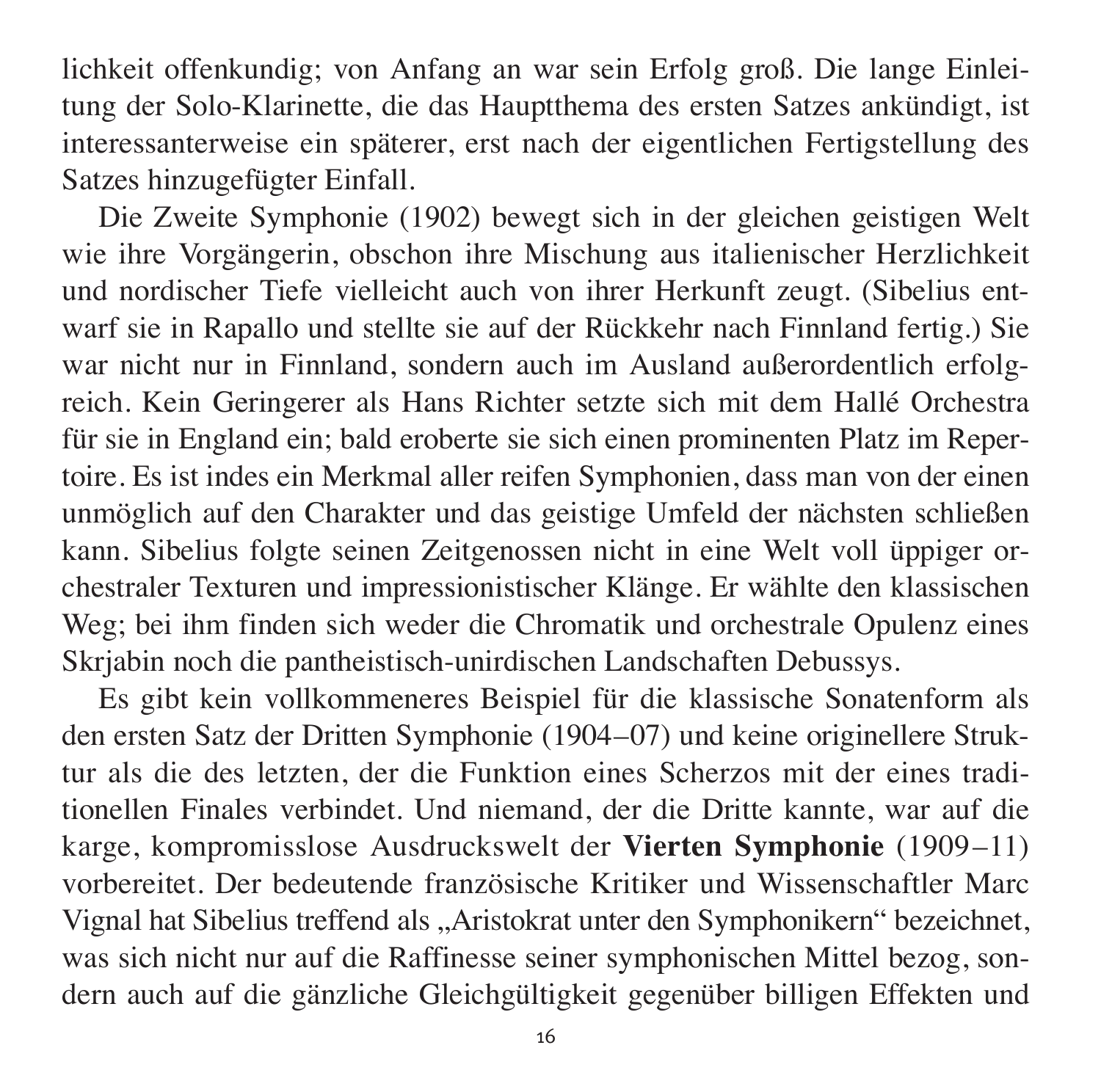Rück sichten auf den Markt, der die volle Konzentration auf seine innere Vision gegen übersteht. Die Vierte verstörte ihre ersten Hörer, und sie tut dies bis zu einem gewissen Grad noch heute. Benjamin Britten konnte noch im Jubiläumsjahr 1965 schreiben, dass die Werke des finnischen Meisters ihm viele Jahre lang wenig bedeutet hätten – bis das zufällige Erlebnis der Vierten ihn stark beeindruckte: Sibelius' Klangdenken erschien ihm jetzt außerordentlich individuell und originell, und sein musikalisches Denken "höchst anregend". Die Strenge der Vierten hat einen biographischen Hintergrund: Im Laufe des Jahres 1908 beunruhigte den Komponisten eine zunehmende Heiser keit. Er konsultierte Spezialisten in Berlin, die Krebs diagnostizierten. Der Tumor konnte erfolgreich entfernt werden, aber Sibelius befürchtete lange Zeit, er könnte wiederkehren. Die Vierte Symphonie und die Werke in ihrem unmittelbaren Gefolge (u.a. *Der Barde*) sind also gewissermaßen im Schatten des Todes komponiert worden, und sie entwerfen eine düstere, trostlose Welt. Bei der New Yorker Uraufführung unter Toscanini verhielt sich das Publikum so ablehnend, dass der Dirigent auf einer sofortigen Wiederholung bestand.

Sibelius war sich bewusst, dass seine neue Symphonie eine ganz fremd artige Welt erschloss. Zu seiner englischen Fürsprecherin Rosa Newmarch sagte er: "Sie hat absolut nichts mit dem Zirkus zu tun." Aber die dunkle, grübelnde Intensität der Vierten warf Probleme auf: In Schweden wurde sie als "ultramodern" verurteilt und bei ihrer ersten, von seinem loyalen Vorkämpfer Wilhelm Stenhammar geleiteten Aufführung in Göteborg ausgezischt. Ein New Yorker Kritiker nannte sie gar "kubistisch". Die eingangs erklingende Keim zelle bewegt sich im Rahmen eines Tritonus und löst sich bald in ein Zwei-Ton-Pendel auf, aus dem ein Solo-Cello mit dem vorsichtig tastenden ersten Thema hervorgeht. Die Durchführung enthält einige von Sibelius' käl -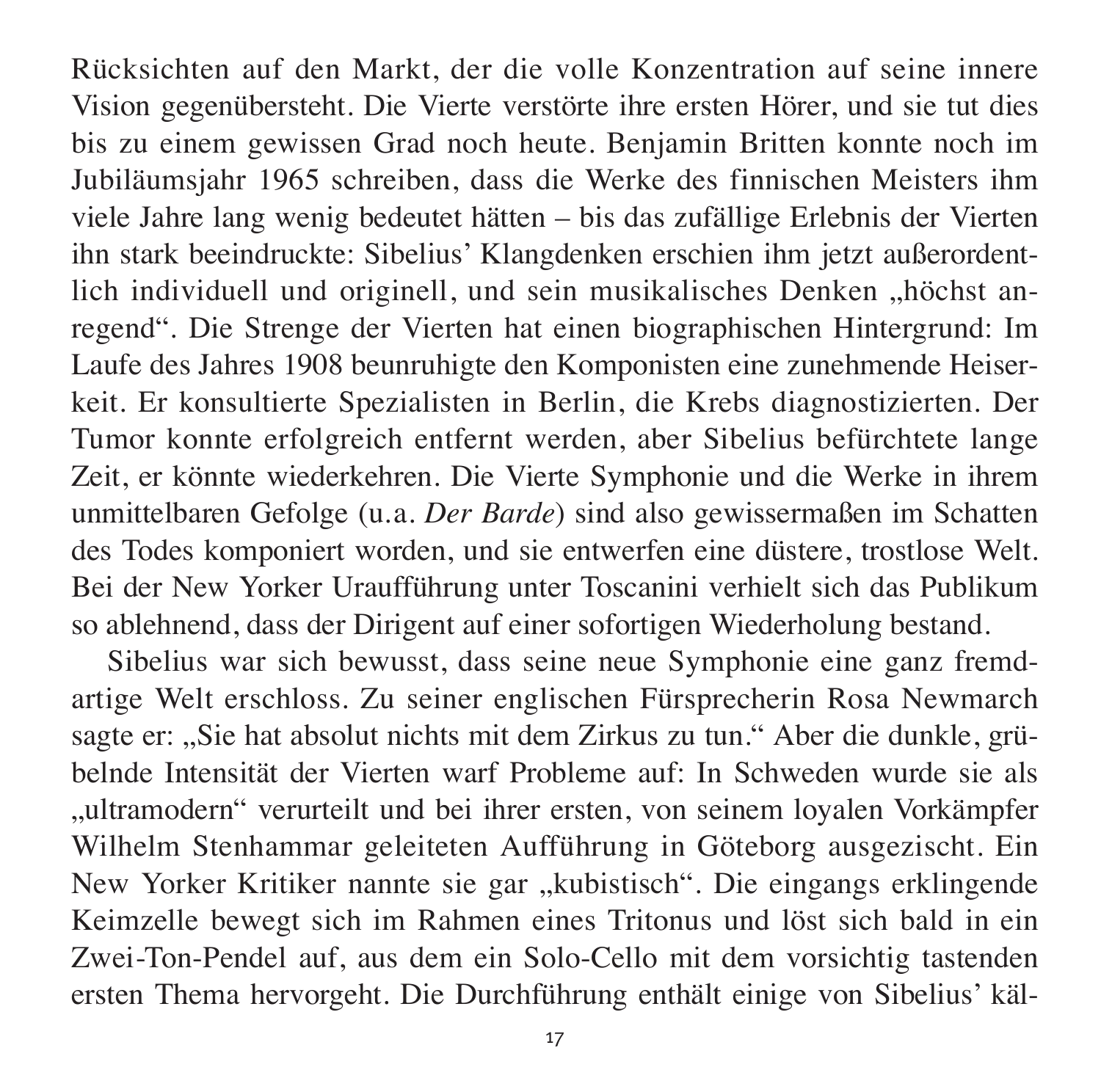testen und eigentümlichsten Eingebungen; ihre Kantigkeit und tonale Ungewissheit sind Novitäten in seinem expressiven Arsenal. Der Satz endet auf dem Ton A, den das Scherzo aufgreift, um sich sogleich einem eisigen F-Dur zuzu wenden. Der kontemplative langsame Satz ist das emotionale Zentrum des Werks und eine seiner persönlichsten, tiefsten Äußerungen. Das Gefühl von Bodenlosigkeit, das uns die weiträumige Orchestertextur vermittelt, wird durch die immer höher steigende Flöte verstärkt und erscheint zusehends rhapsodischer und ätherischer. Das Finale bringt uns zurück auf die Erde. Sein Ein gangs thema, das dem Hauptthema des *Largo* verwandt ist, hat ein Pendant, in dem der uns bereits bekannte Tritonusruf widerhallt; dieser erscheint ganz am Ende der Symphonie wieder. Jussi Jalas, der Dirigent und Schwiegersohn von Sibelius, berichtet, der Komponist habe das dreifache Erklingen des Rufes als eine Anspielung auf Petrus' dreimalige Leugnung Christi verstanden. Diese Coda enthält einige der düstersten und trostlosesten Passagen in Sibelius' gesamten Schaffen – und der Musik des 20. Jahrhunderts überhaupt.

### *© Robert Layton 2012*

Das **Minnesota Orchestra**, 1903 als Minneapolis Symphony Orchestra ge grün det, gilt als eines der führenden amerikanischen Symphonieorchester. Für seine Aufführungen im Inland wie auch in bedeutenden Musikzentren Europas hat es großen Beifall erhalten. 2003 begrüßte das Orchester den finnischen Diri genten Osmo Vänskä als seinen zehnten Musikalischen Leiter. Zu der langen Reihe seiner berühmter Vorgänger gehören Eiji Oue, Edo de Waart, Sir Neville Marriner, Stanisław Skrowaczewski, Antal Doráti, Dimitri Mitropoulos, Eugene Ormandy, Henri Verbrugghen und Emil Oberhoffer. Die Rund-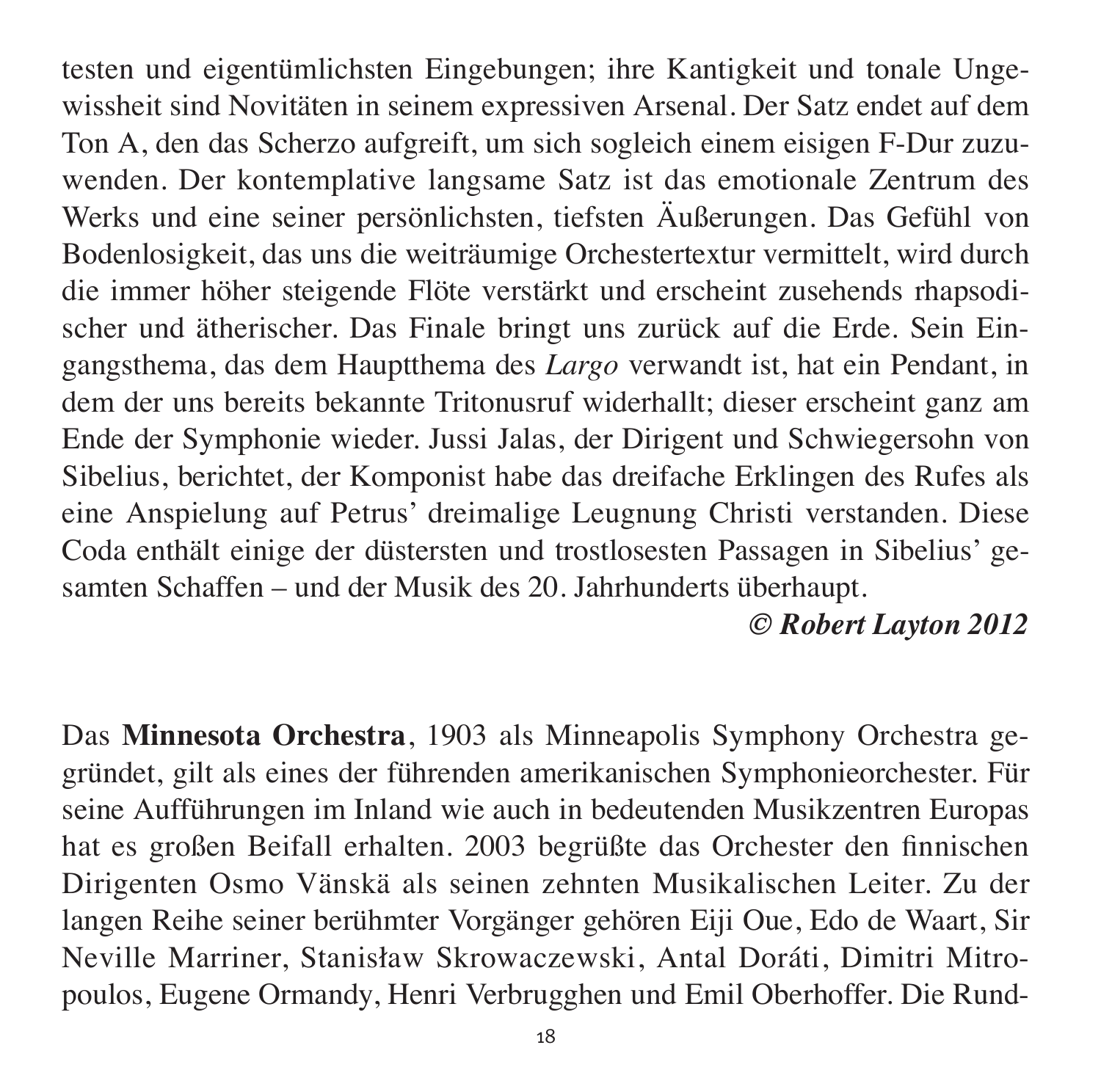funkgeschichte des Minnesota Orchestra begann 1923 mit der landesweiten Übertragung eines Konzerts unter dem Gastdirigenten Bruno Walter, und sie wird heute mit Live-Übertragungen in der Region und regelmäßigen Features in den überregionalen Sendereihen *SymphonyCast* und *Performance Today* fortgesetzt. Zu den historischen Aufnahmen des Orchesters, die bis in das Jahr 1924 zurückreichen, gehören Einspielungen für RCA Victor, Columbia, Mercury "Living Presence" und Vox Records. Der gerade abgeschlossene Gesamtzyklus der Beethoven-Symphonien ist international mit großem Lob bedacht worden; weitere CD-Projekte mit Werken von Beethoven und Bruckner sind in Vorbereitung. Das Orchester gibt jährlich knapp 200 Konzerte mit 400.000 Besuchern; mit seinen Education- und Outreach-Programmen erreicht es jährlich mehr als 85.000 Schüler. Das Minnesota Orchestra hat über 300 Kompositionen in Auftrag gegeben und/oder uraufgeführt; das Engagement für zeitgenössische Komponisten ist ihm auch weiterhin ein besonderes Anliegen. Das Minnesota Orchestra residiert in der akustisch brillanten Orchestra Hall in der Innenstadt von Minneapolis.

*Weitere Informationen finden Sie auf www.minnesotaorchestra.org*

**Osmo Vänskä**, Musikalischer Leiter des Minnesota Orchestra und Ehrendirigent des Lahti Symphony Orchestra, wird für seine intensiven, dynamischen Konzerte und seine fesselnden, innovativen Interpretationen des traditionellen, des zeitgenössischen und des nordischen Repertoires gerühmt. Seine musikalische Karriere begann er als Klarinettist; mehrere Jahre war er Stellvertretender Soloklarinettist im Helsinki Philharmonic Orchestra. Nach seinem Dirigierstudium an der Sibelius Akademie in Helsinki gewann er 1982 den Ersten Preis bei der Besançon International Young Conductor's Competition. Im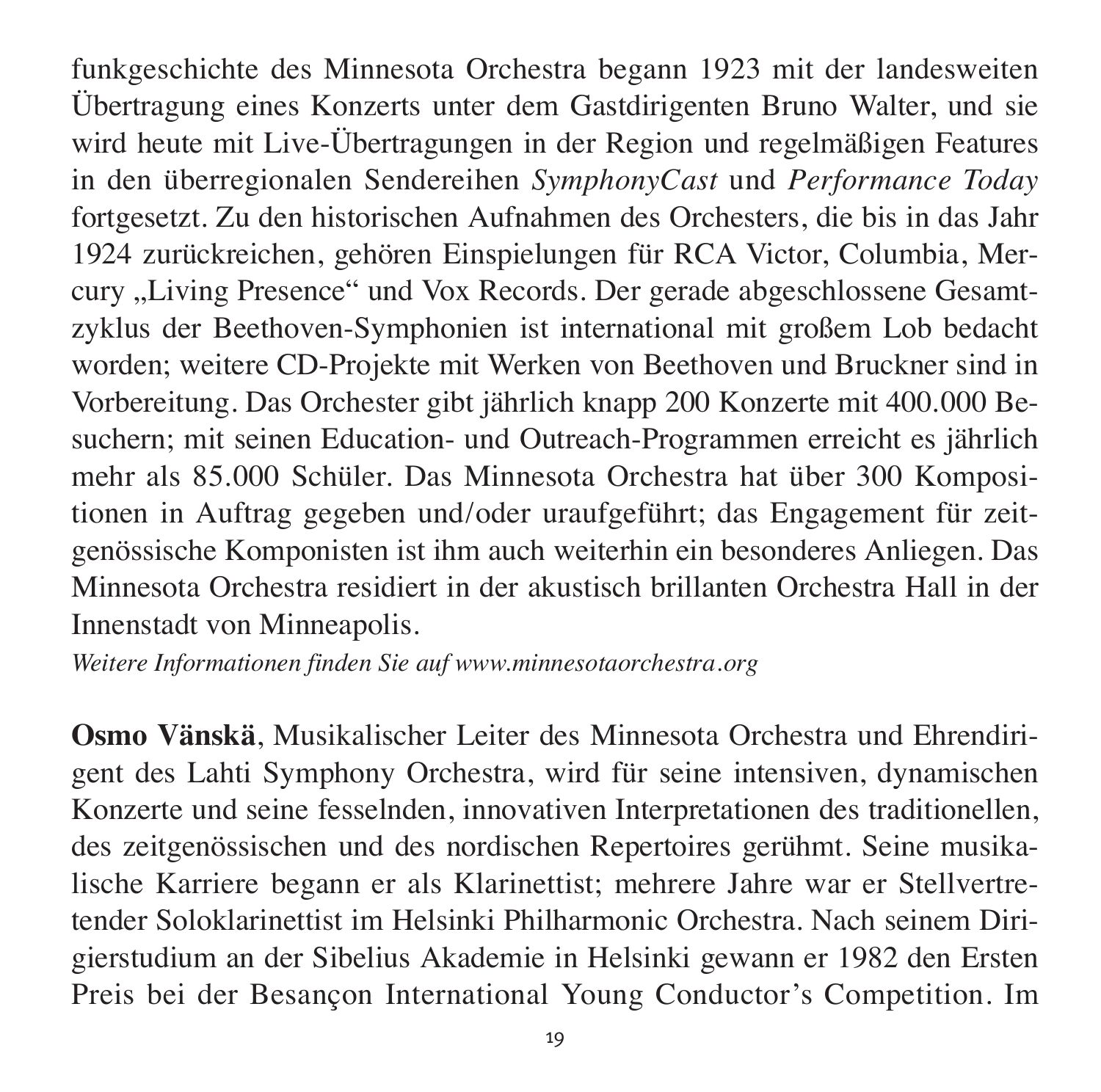Rahmen seiner Dirigententätigkeit hat er sich insbesondere der Tapiola Sinfonietta, dem Iceland Symphony Orchestra und dem BBC Scottish Symphony Orchestra gewidmet. In seiner Zeit als Chefdirigent des Lahti Symphony Orchestra (1988–2008) hat er das internationale Ansehen des Orchesters ins besondere durch viel beach tete Sibelius-Interpretationen gesteigert, was zu erfolg reichen Konzertreisen und Aufnahmen führte. Seine zahlreichen CDs bei BIS finden größten Beifall; in jüngerer Zeit hat die Gesamteinspielung der Beethoven-Symphonien mit dem Minnesota Orchestra die außergewöhnliche Dynamik seiner aktuellen musika lischen Partnerschaft in die ganze Welt hinausgetragen. Unterdessen ist Vänskä international ein äußerst gefragter Gastdirigent bei führenden Orchestern wie dem London Philharmonic Orchestra, dem BBC Symphony Orchestra, dem Yomiuri Nippon Symphony Orchestra, dem Cleveland Orchestra, dem Philadelphia Orchestra und dem National Symphony Orchestra of Washington. Zu den zahlreichen Ehrungen und Auszeichnungen, die er erhalten hat, gehören die Pro Finlandia Medaille, ein Royal Philharmonic Society Award, der Musical America's Conductor of the Year Award (2005), die Sibelius-Medaille (2005) und der Finlandia Foundation Arts and Letters Award (2006).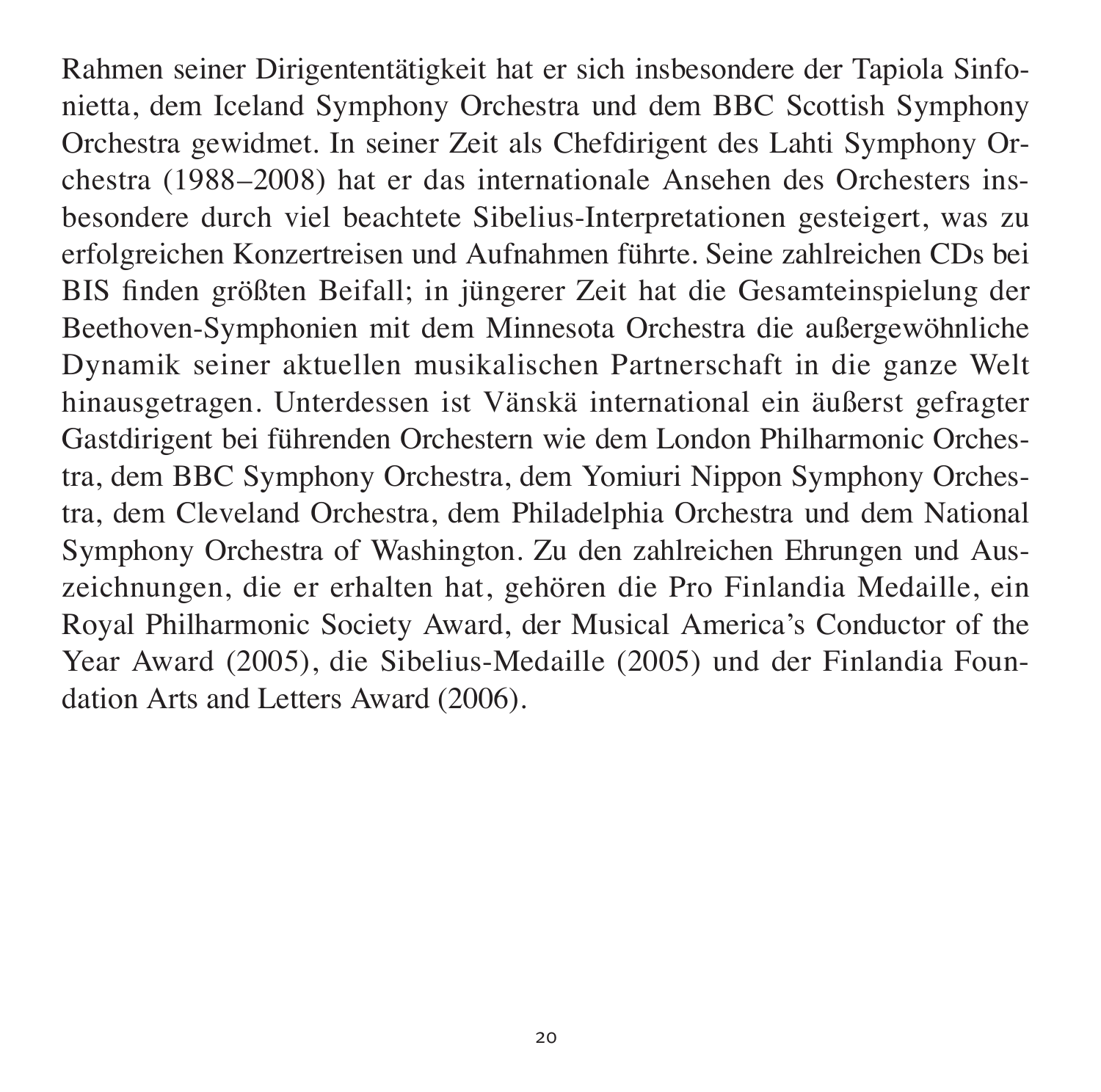es sept symphonies de Sibelius couvrent en tout un quart de siècle (1899–1924) et englobent un monde complet. Si on devait en choisir deux pour représenter les pôles extrêmes dans son art symphonique, on choisir ait les de (1899–1924) et englobent un monde complet. Si on devait en choisir deux pour représenter les pôles extrêmes dans son art symphonique, on choisirait les deux enregistrées ici, la première et la quatrième ; l'une est un essai dans la tradition transmise, l'autre, une œuvre si originale et introvertie qu'elle ouvre un monde entièrement nouveau et inconcevable du point de vue des années 1890. Sibelius avait percé près de dix ans avant la Première avec la Suite de Lemminkäinen et *Kullervo* (1892), une pièce ambitieuse en cinq mouvements aux proportions presque mahlériennes, toutes deux inspirées du *Kalevala*, la collection de mythologie finlandaise qui devait lui être une source capitale d'inspiration toute sa vie. Il n'est vraiment pas exagéré d'affirmer que sans le *Kale vala*, Sibelius ne serait pas plus Sibelius que sans la nature du Nord que son art évoque avec tant de vitalité. Après sa création, Sibelius n'encourageait plus d'exécutions de *Kullervo*.

Sibelius se trouvait dans la mi-trentaine quand il s'engagea dans la **Première symphonie** (1899). Il est vrai que *Kullervo* montre une assurance étonnante dans la grande forme mais elle pâlit devant la maîtrise, l'économie et la cohé sion organique de la Première symphonie. Sibelius en dirigea lui-même la création à Helsinki en avril 1899 mais il devait être évident qu'il avait fait d'énormes progrès depuis *Kullervo*, non seulement par sa superbe orchestration mais aussi en termes de concentration de sa pensée musicale et de maîtrise de la forme. La cohésion organique du premier mouvement atteint un niveau bien supérieur à tout ce qu'il avait réalisé auparavant. Le mouvement lent trahit assurément une dette importante envers Tchaïkovski quoique même ici la couleur et la personnalité distinctives de Sibelius sont encore en évidence. Son succès fut immédiat. Le long préambule à la clarinette solo annonce le thème à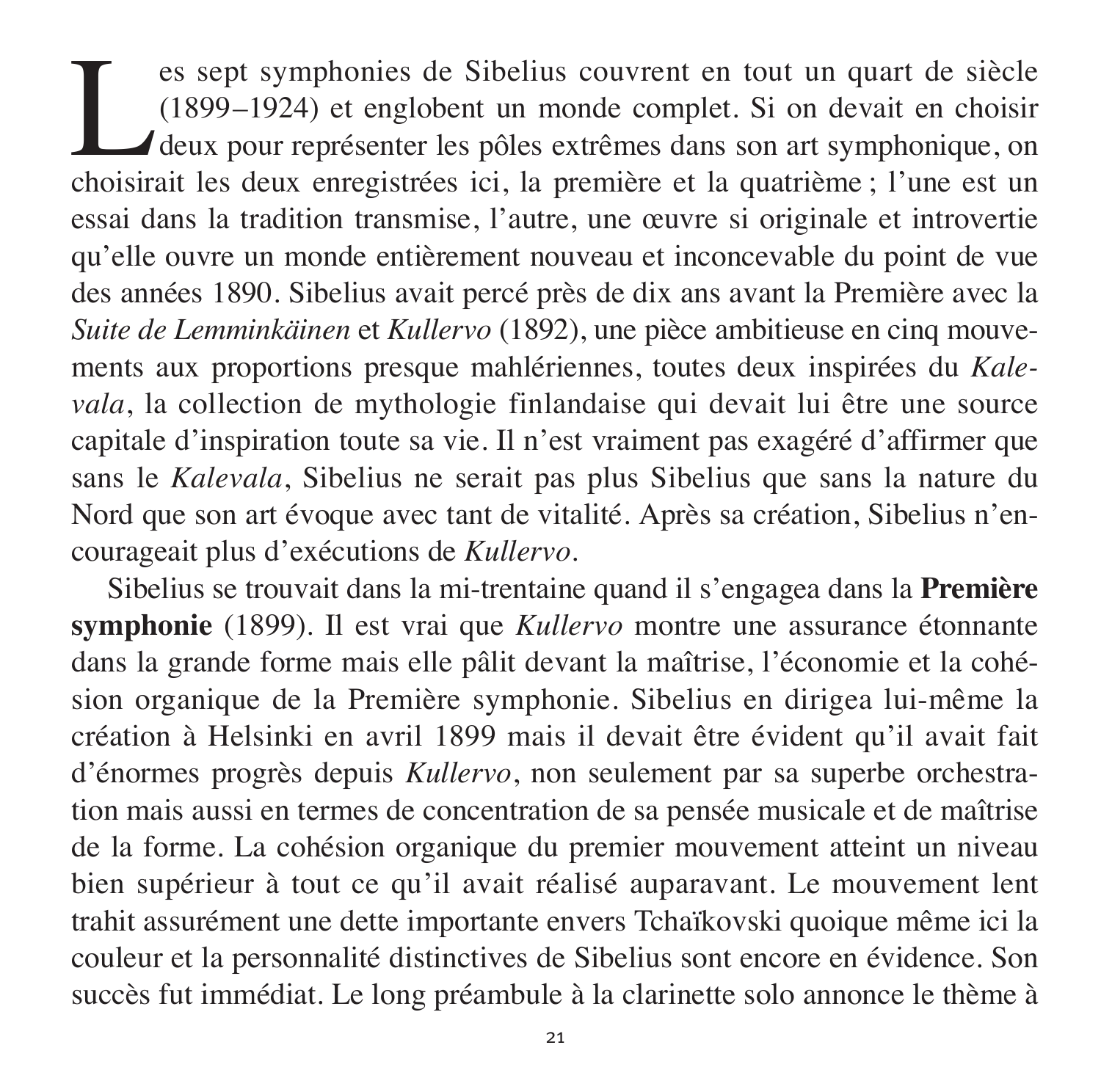la base du mouvement mais il est intéressant d'apprendre qu'il s'agit d'une réflexion ajoutée au mouvement après son achèvement.

La Seconde symphonie (1902) plane dans un monde spirituel semblable à ce lui de la précédente, quoique son mélange de chaleur italienne et d'intensité nordique témoigne de sa provenance (Sibelius la conçut à Rapallo et la termina à son retour en Finlande). Le succès fut exceptionnel non seulement en Fin lande mais aussi à l'étranger. Hans Richter lui-même s'en fit le champion avec l'Orchestre Hallé en Angleterre et elle occupa rapidement une place de choix au répertoire. Mais une caractéristique de toutes les symphonies de sa maturité est l'impossibilité, à partir de l'une, de prévoir le caractère et le paysage spiri tuel de la suivante. Sibelius ne suivit pas ses contemporains dans un monde de riches textures orchestrales et de sonorités impressionnistes. Sa voie était clas sique : on ne trouve rien du chromatisme et de l'opulence orchestrale d'un Scriabine ou des paysages d'un autre monde d'un Debussy.

Dans la Troisième (1904–07), il n'est pas d'exemple plus parfait de sonate classique que dans le premier mouvement et pas de structure plus originale que dans le dernier qui conjugue les fonctions d'un scherzo et d'un finale traditionnel. Et personne connaissant la Troisième n'aurait imaginé les énoncés laconiques intransigeants de la **Quatrième symphonie** (1909–11). C'est le dis tingué critique et érudit français Marc Vignal qui parla si éloquemment de Sibelius comme de « l'aristocrate des symphonistes ». Il se référait non seule ment au raffinement de ses moyens symphoniques mais à sa complète insou ciance de la galerie et du goût populaire, ainsi qu'à sa concentration totale sur sa vision intérieure. La Quatrième désorienta ses premiers publics et elle le fait encore aujourd'hui dans une certaine mesure. Encore en 1965, l'année du centenaire, Benjamin Britten pouvait écrire qu'il y avait bien des années, les œuvres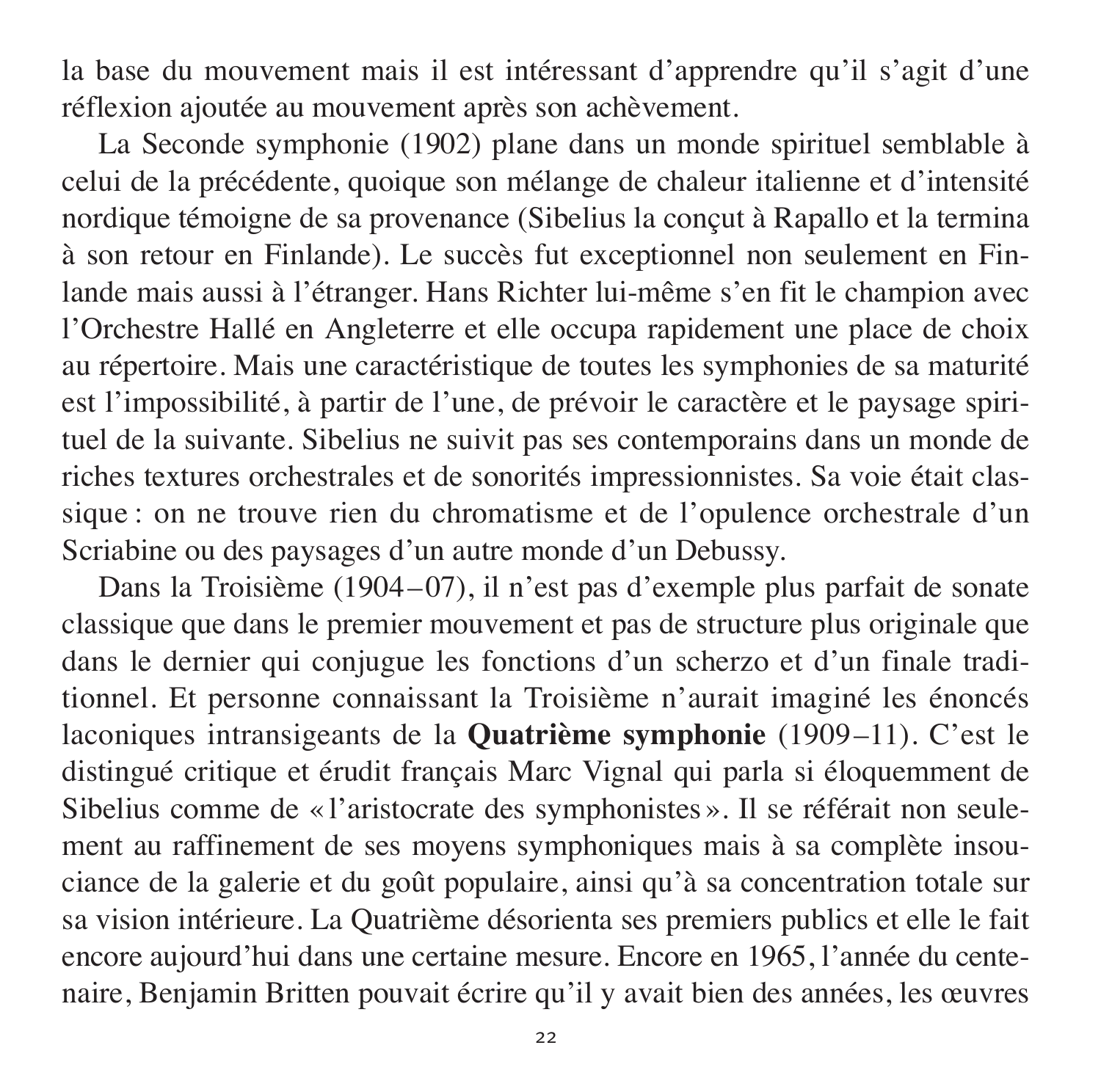du maître finlandais lui importaient peu. Mais c'est l'écoute de la Quatrième symphonie qui fit une forte impression : c'était sa conception du son qui était si extrêmement personnelle et originale et sa pensée musicale « des plus stimu lantes ». La sévérité de la Quatrième peut découler de facteurs biographiques. Un enrouement croissant avait inquiété le compositeur en 1908. Les spécialistes consultés à Berlin diagnostiquèrent un cancer qui fut extrait avec succès mais Sibelius craignit un certain temps une rechute possible. La Quatrième symphonie et les œuvres écrites dans son sillage immédiat comme *Le Barde* furent tout simplement composées dans l'ombre de la mort pour lui et un monde morne et inconsolable s'en dégageait. A sa création à New York par Toscanini, le public fut si hostile que le chef insista pour la répéter immédiatement.

Sibelius était bien conscient que sa nouvelle symphonie ouvrait un monde étranger. Il confia à sa championne anglaise, Rosa Newmarch : « Elle n'a absolu ment rien du cirque. » Mais son intensité sombre et ruminante posait des problèmes : elle fut dénoncée comme « ultra-moderne » en Suède et fut sifflée à sa première à Gothembourg sous la direction de son loyal défenseur, Wilhelm Stenhammar. Un critique de New York la qualifia même de « cubiste ». La cellule germinale d'ouverture comprend un triton et se résout rapidement en un pendule de deux notes duquel un violoncelle solo émerge avec son premier thème mal assuré. Le développement révèle une inspiration des plus froides et étranges de Sibelius ; son angularité et son incertitude tonale sont du nouveau dans son arsenal expressif. Le mouvement se termine sur un la sur lequel le scherzo commence mais pour tourner immédiatement en un fa majeur glacial. Le mouvement lent forme le centre émotionnel de l'œuvre : d'esprit contemplatif, c'est l'une de ses expressions les plus individuelles et profondes. Le sens de séparation de la terre ferme donné par le large espacement dans la texture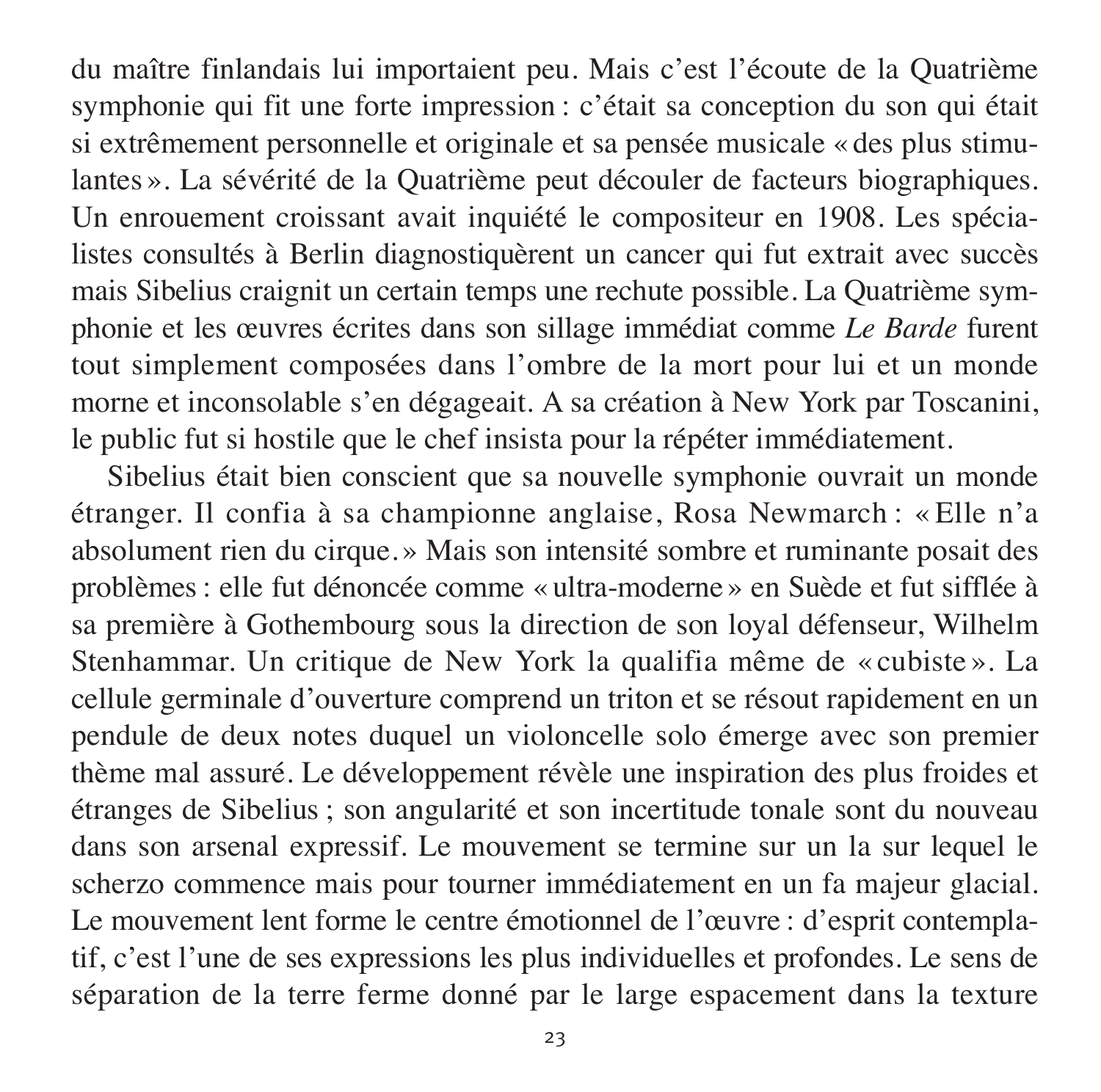orches trale est augmenté par la flûte toujours plus aiguë et devient plus rhap sodique et éthéré. Le finale nous ramène sur terre. Relié au thème principal du *Largo*, son premier thème a une contrepartie qui fait écho au triton entendu plus tôt dans l'œuvre et qui résonne à la toute fin de la symphonie. Le gendre de Sibelius, le chef d'orchestre Jussi Jalas, confia que le compositeur avait expliqué que la triple répétition de ce triton était une allusion au triple reniement du Christ par Pierre ! Cette coda renferme certaines des pages les plus mornes et les plus désespérées de Sibelius et de toute la musique du 20<sup>e</sup> siècle.

## *© Robert Layton 2012*

Fondé sous le nom d'Orchestre symphonique de Minneapolis en 1903, l'**Or chestre du Minnesota** est reconnu comme l'un des meilleurs orchestres sym phoniques des Etats-Unis, salué pour ses concerts dans son pays comme dans les grands centres européens de musique. En 2003, l'orchestre a accueilli son dixième directeur mu sical, le chef finlandais Osmo Vänskä qui s'ajoute à la longue série de directeurs musicaux célèbres : Eiji Oue, Edo de Waart, sir Neville Marriner, Stanisław Skrowaczewski, Antal Doráti, Dimitri Mitropoulos, Eugene Ormandy, Henri Verbruggen et Emil Oberhoffer. L'histoire de l'Or chestre du Minnesota à la radio commença en 1923 avec une diffusion radiophonique nationale dirigée par le chef invité Bruno Walter et elle se poursuit aujourd'hui avec des productions régionales en direct et des apparitions régulières à *SymphonyCast* et *Performance Today*. Les enregistrements historiques de l'orchestre, dont le plus ancien remonte à 1924, incluent des parutions chez RCA Victor, Columbia, Mercury « Living Presence » et Vox Records. Le cycle récent de l'in tégrale des symphonies de Beethoven par la formation a été salué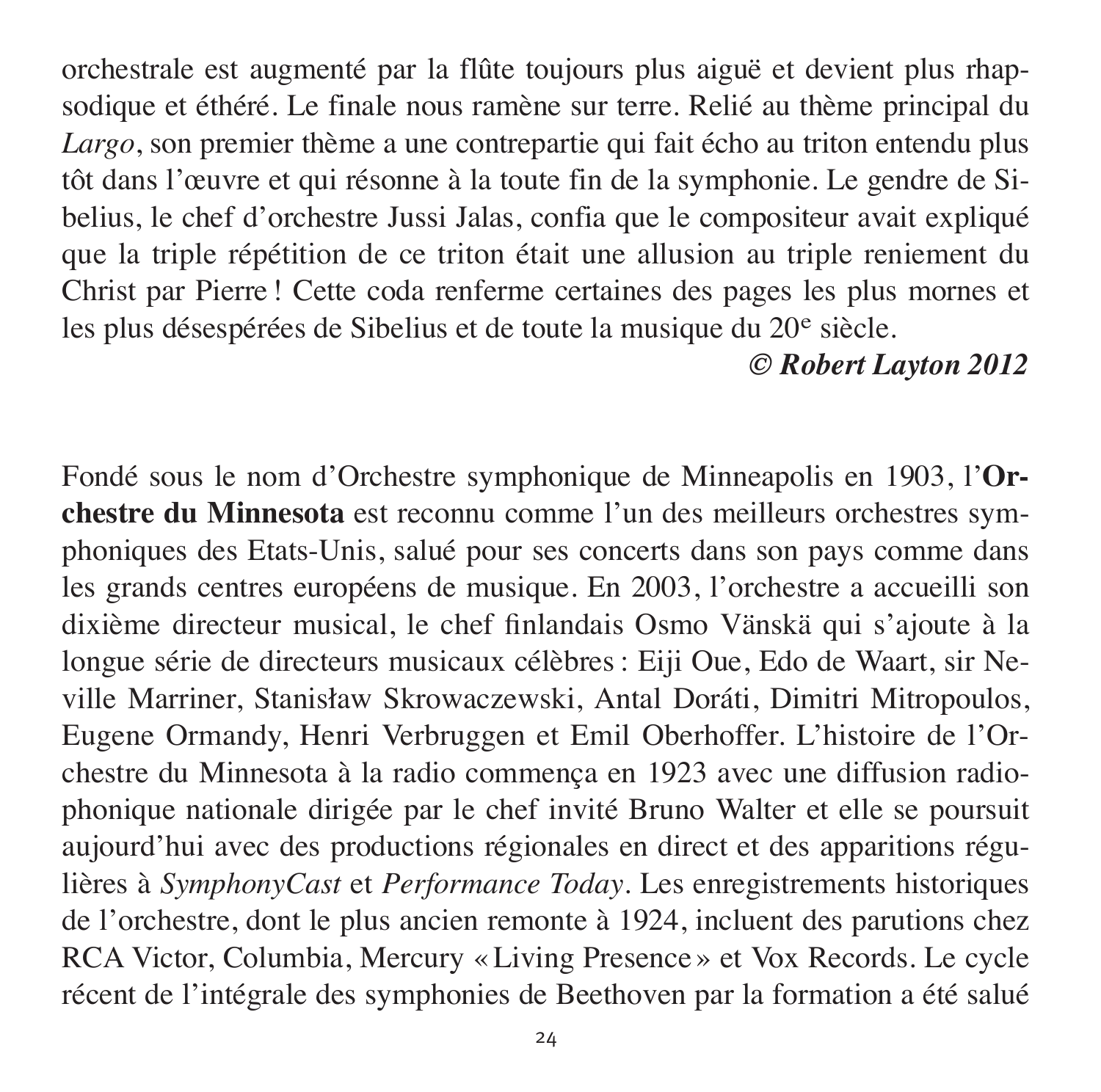à travers le monde et les projets d'enregistrement en cours comprennent des œuvres de Beethoven et Bruckner. L'orchestre donne annuellement près de deux cents concerts auxquels assistent quatre cent mille mélomanes et ses programmes éducatifs rejoignent plus de quatre-vingt-cinq mille étudiants par année. Plus de trois cents œuvres ont été commandées ou créées par l'orchestre qui entretient des rapports soutenus avec les compositeurs contemporains. L'Orchestre du Minnesota a élu domicile au centre de Minneapolis, à l'Orchestra Hall reconnu pour sa brillante acoustique.

*Pour plus de renseignements, veuillez visiter le site www.minnesotaorchestra.org*

**Osmo Vänskä**, directeur musical de l'Orchestre du Minnesota et chef lauréat de l'Orchestre symphonique de Lahti en Finlande, est applaudi pour ses concerts in tenses et dynamiques et pour ses interprétations audacieuses et nou velles des répertoires standard, contemporain et nordique. Il a entrepris sa carrière musicale en tant que clarinettiste, occupant le poste de premier clarinettiste associé à l'Orchestre philharmonique d'Helsinki pendant plusieurs années. Après avoir étudié la direction à l'Aca démie Sibelius à Helsinki, il gagna le premier prix au Concours international de Besançon pour jeunes chefs d'orchestre en 1982. Sa carrière en direction fut marquée par des engagements importants avec la Tapiola Sinfonietta, l'Orchestre symphonique d'Islande et l'Orchestre symphonique de la BBC de l'Ecosse. Principal chef de l'Orchestre symphonique de Lahti de 1988 à 2008, il haussa le profil international de l'orchestre grâce surtout à de remarquables interprétations de Sibelius, ce qui leur apporta des tour nées et des enregistrements à succès. Ses nombreux disques BIS continuent de récolter les meilleures critiques qui soient ; plus récemment, son cycle des sym phonies de Beethoven avec l'Orchestre du Minnesota a répandu le dynamisme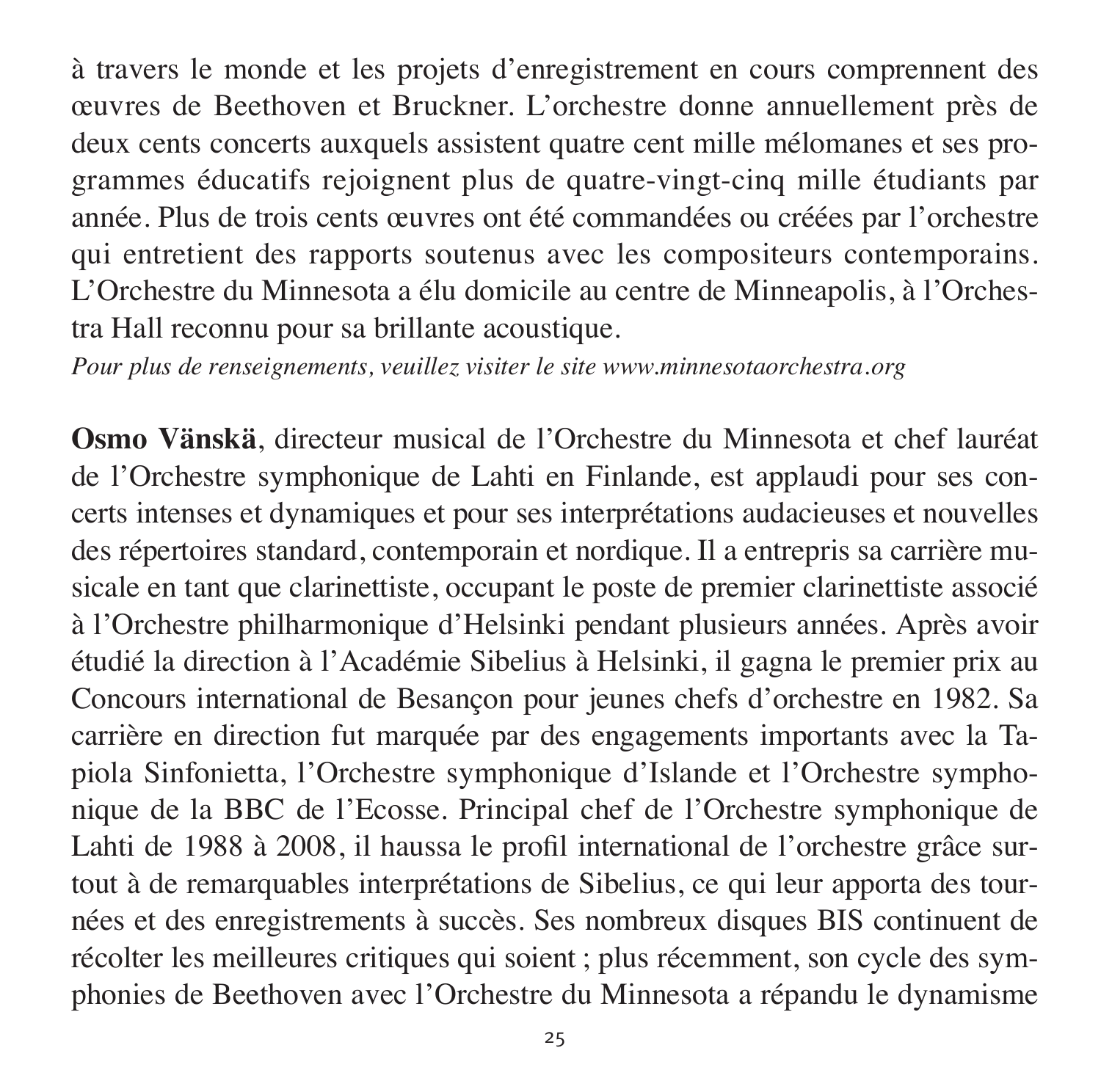exceptionnel de cette actuelle collaboration musicale dans tous les pays du monde. Vänskä est réclamé partout comme chef invité ; on l'entend régulièrement avec l'Orchestre philharmonique de Londres, l'Orchestre symphonique de la BBC, l'Orchestre symphonique nippon Yomiuri, l'Orchestre de Cleveland, l'Orchestre de Phila del phie et l'Orchestre symphonique national de Washington. Il a reçu de nombreux prix et distinctions dont la médaille Pro Finlandia, un prix de la Société Philharmonique Royale de Grande-Bretagne, le prix Chef de l'année du *Musical America* en 2005, la médaille Sibelius en 2005 et le prix de la fondation Finlandia des Arts et Lettres en 2006.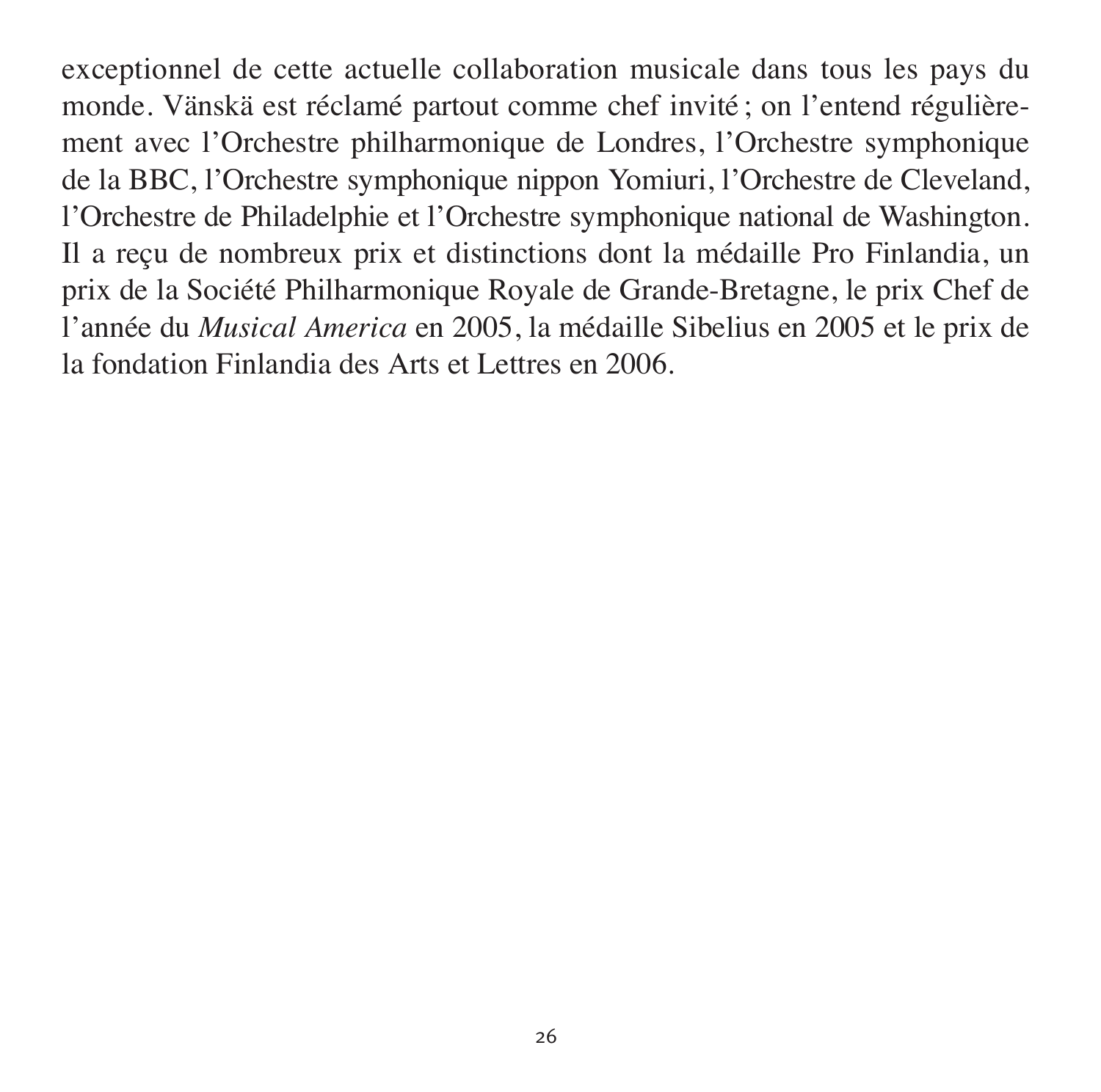The music on this Hybrid SACD can be played back in Stereo (CD and SACD) as well as in 5.0 Surround sound (SACD).

Our surround sound recordings aim to reproduce the natural sound in a concert venue as faith fully as possible, using the newest technology. In order to do so, all five channels are recorded using the full frequency range, with no separate bass channel added: a so-called 5.0 configuration. If your sub-woofer is switched on, however, most systems will also automatically feed the bass signal coming from the other channels into it. In the case of systems with limited bass reproduction, this may be of benefit to your listening experience.

| RECORDING DATA |  |
|----------------|--|
|----------------|--|

| Recording:          | May/June 2012 at at Orchestra Hall, Minneapolis, USA                                               |
|---------------------|----------------------------------------------------------------------------------------------------|
|                     | Producer: Robert Suff                                                                              |
|                     | Sound engineer: Iens Braun                                                                         |
|                     | Assistant sound engineer: Thore Brinkmann                                                          |
| Equipment:          | Neumann microphones; RME Micstasy microphone preamplifier and high resolution A/D converter;       |
|                     | MADI optical cabling; Sequoia Workstation; Pyramix DSD Workstation; B&W Nautilus 802 loudspeakers; |
|                     | STAX headphones                                                                                    |
|                     | Original format: 96 kHz / 24-bit                                                                   |
| Post-production:    | Editing: Jeffrey Ginn                                                                              |
|                     | Mixing: Jens Braun, Robert Suff                                                                    |
| Executive producer: | Robert Suff                                                                                        |

BOOKLET AND GRAPHIC DESIGN

Cover text: © Robert Layton 2012 Translations: Teemu Kirjonen (Finnish); Horst A. Scholz (German); Arlette Lemieux-Chené (French) Front cover image: photograph by Jan-Peter Lahall *www.lahall.com* Back cover photo: © Greg Helgeson Typesetting, lay-out: Andrew Barnett, Compact Design Ltd, Saltdean, Brighton, England

BIS recordings can be ordered from our distributors worldwide. If we have no representation in your country, please contact: BIS Records AB, Stationsvägen 20, SE-184 50 Åkersberga, Sweden Tel.: 08 (Int.+46 8) 54 41 02 30 Fax: 08 (Int.+46 8) 54 41 02 40 info@bis.se www.bis.se

BIS-1996 SACD  $\bigcirc$  &  $\bigcirc$  2013, BIS Records AB, Åkersberga.